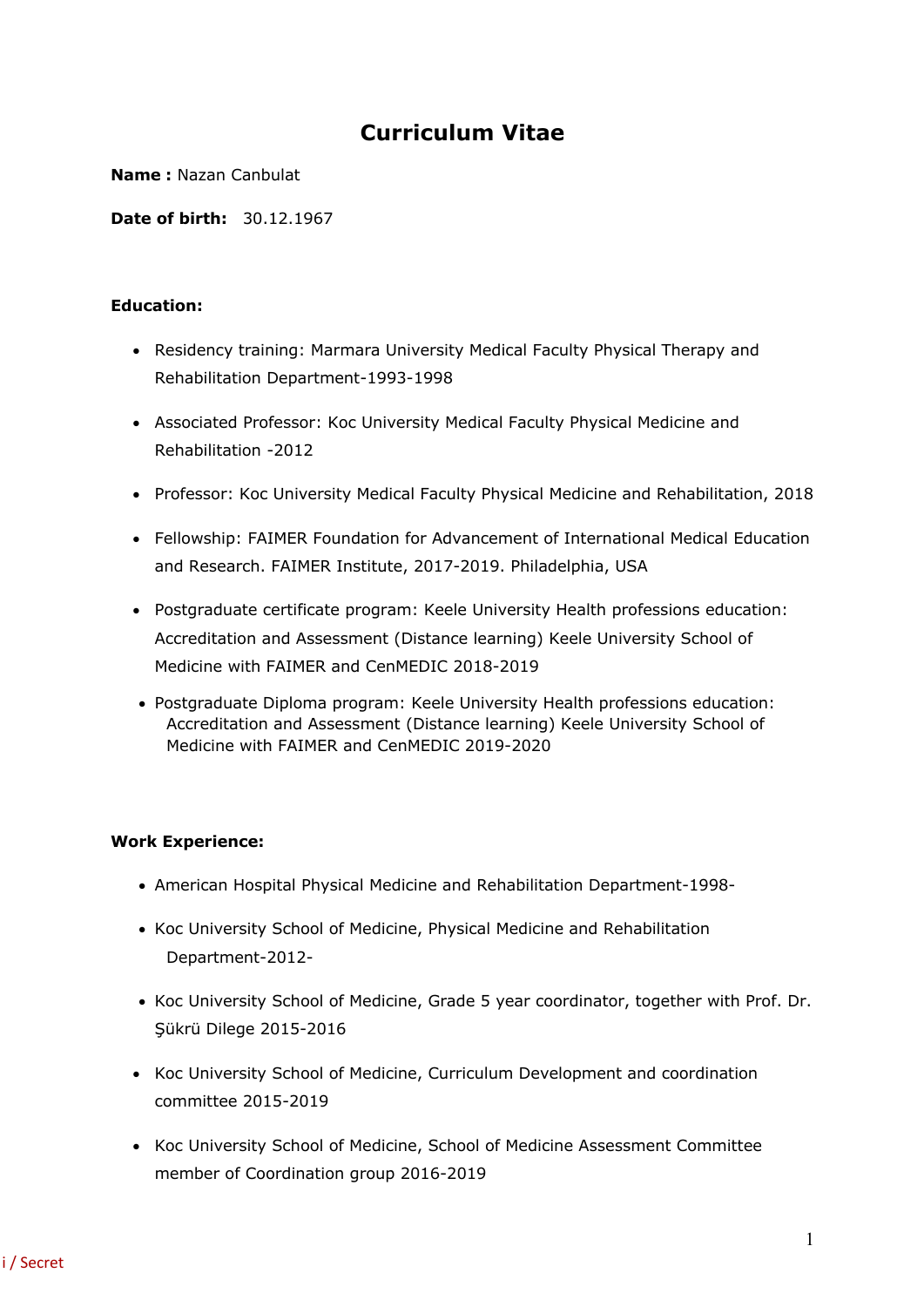- Koc University School of Medicine, Committee for appointment and promotion 2018-2019
- Koc University school of Medicine Academy of Medical education and Research ( KAMER) Task Force Chair

## **Membership:**

- Türk Tabipler Birliği
- Türkiye Fiziksel Tıp ve Rehabilitasyon Derneği
- Türkiye Romatizma Araştırma ve Savaş Derneği
- Uluslararası Rehabilitasyon Tıbbi Derneği (International Rehabilitation Medicine

Association IRMA)

-International Society for the Advancement of Spine Surgery (SAS) Turkey Chapter (SAS-TURK)

## **A. Articles in International Scientific Journals:**

- **A1.** Akyuz G, Turkdogan-Sozuer D, Turan B, Canbulat N, Yilmaz IT, Us O, Kayhan O. Normative Data of Sympathetic Skin Response and RR Interval Variation In Turkish Children. Brain & Development 1999;21 (2): 99-102.
- **A2.** Akyuz G, Us O, Turan B, Kayhan O, Canbulat N, Yilmaz IT. Anterior Tarsal Tunnel Syndrome. Electromyogr. Clin Neurophysiol 2000;40:123-8.
- **A3.** Ofluoglu D, Berker N, Guven Z, Canbulat N, Yilmaz IT, Kayhan O. Quality Of Life in Patients with Fibromyalgia Syndrome and Rheumatoid Arthritis. Clin Rheumatol. 2005;24(5):490-2.
- **A4.** Ozer AF, Oktenoglu T, Sasani M, Bozkus H, Canbulat N, Kararslan E, Sungurlu SF, Sarioglu AC. Preserving The Ligamentum Flavum In Lumbar Discectomy: A New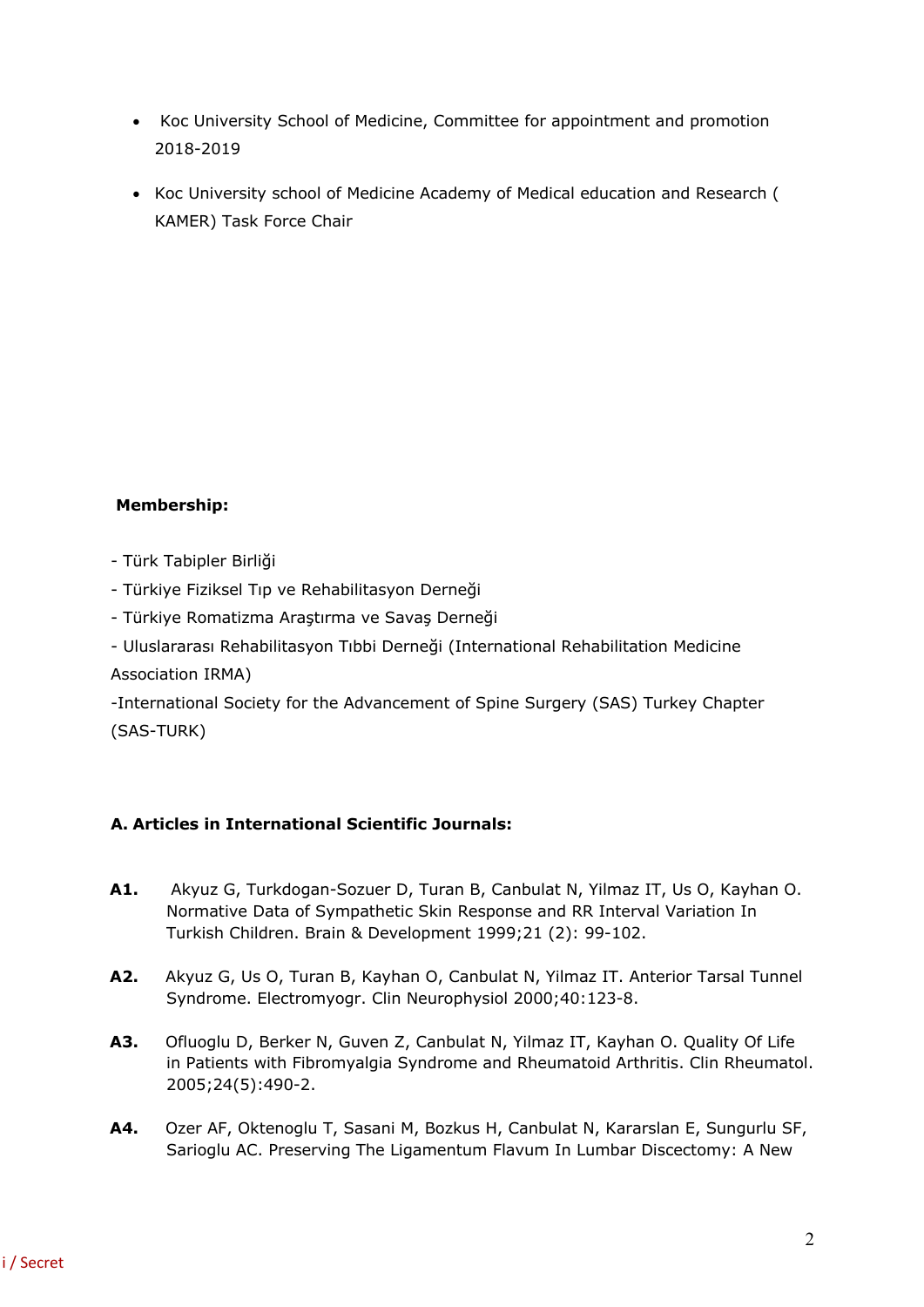Technique That Prevents Scar Tissue Formation in the First 6 Months Postsurgery. Neurosurgery 2006;59 (1); 126-133.

- **A5.** Oktenoglu T, Cosar M, Ozer AF, Iplikcioglu C, Sasani M, Canbulat N, Bavbek C, Sarioglu AC. Anterior Cervical Microdiscectomy With or Without Fusion. J Spinal Disord Tech 2007;20(5); 361-368.
- **A6.** Sasani M, Ozer AF, Oktenoglu T, Canbulat N, Sarioglu AC. Percutaneous Endoscopic Discectomy for Foraminal or Extraforaminal Lumbar Disc Herniations: Prospective Study and Outcome of 66 Patients. Minim Invasive Neurosurg. 2007;50(2):91-7.
- **A7.** Sasani M, Oktenoglu T, Kaner T, Canbulat N, Carilli S, Ozer AF. Total Disc Replacement in the Treatment of Lumbar Discogenic Pain with Disc Herniation: A Prospective Clinical Study. Turk Neurosurg. 2009;19(2):127-34.
- **A8.** Sasani M, Ozer AF, Oktenoglu T, Kaner T, Aydin S, Canbulat N, Carilli S, Sarioglu AC. Thoracoscopic Surgical Approaches for Treating Various Thoracic Spinal Region Diseases. Turk Neurosurg. 2010;20(3):373-81.
- **A9.** Oktenoglu T, Ozer AF, Sasani M, Kaner T, Canbulat N, Ercelen O, Sarioglu AC. Posterior Dynamic Stabilization in the Treatment of Lumbar Degenerative Disc Disease: Two Year Follow-Up. Minim Invasive Neurosurg. 2010;53(3):112-6.
- **A10.** Canbulat N, Sasani M, Ataker Y, Oktenoglu T, Berker N, Ercelen O, Cerezci O, Ozer AF, Berker E. A Rehabilitation Protocol for Patients With Lumbar Degenerative Disk Disease Treated With Lumbar Total Disk Replacement. Arch Phys Med Rehabil. 2011;92(4):670-6.
- **A11.** Sasani M, Ozer AF, Oktenoglu T, Kaner T, Solmaz B, Canbulat N, Ercelen O. Thoracoscopic Surgery for Thoracic Disc Herniation. J Neurosurg Sci. 2011 Dec;55(4):391-5.
- **A12.** Ozer AF, Oktenoglu T, Sasani M, Kaner T, Ercelen O, Canbulat N. Unusual cause of acute low-back pain: sudden annulus fibrosus rupture.Orthop Rev (Pavia). 2012 May 9;4(2):e22.Epub 2012 Jun 13.
- **A13.** Ataker Y, Gudemez E, Ece SC, Canbulat N, Gulgonen A. Rehabilitation protocol after suspension arthroplasty of thumb carpometacarpal joint osteoarthritis. J Hand Ther. 2012 Oct;25(4):374-82
- **A14.** Canbulat N. Rehabilitation after Surgery of the Spinal Deformity. Turkish Neurosurgery Deformity Surgery, special issue Turkish Neurosurgery 2014, Vol: 24, Supplement: 1 ,107-114
- **A15.** Aydingoz U, Canbulat N, Demirhan M. Radiological assessment of shoulder region. Turk J Phys Med Rehab (Türkiye Fiziksel Tıp ve Rehabilitasyon Dergisi )2014;60 (Supp. 1):68-77.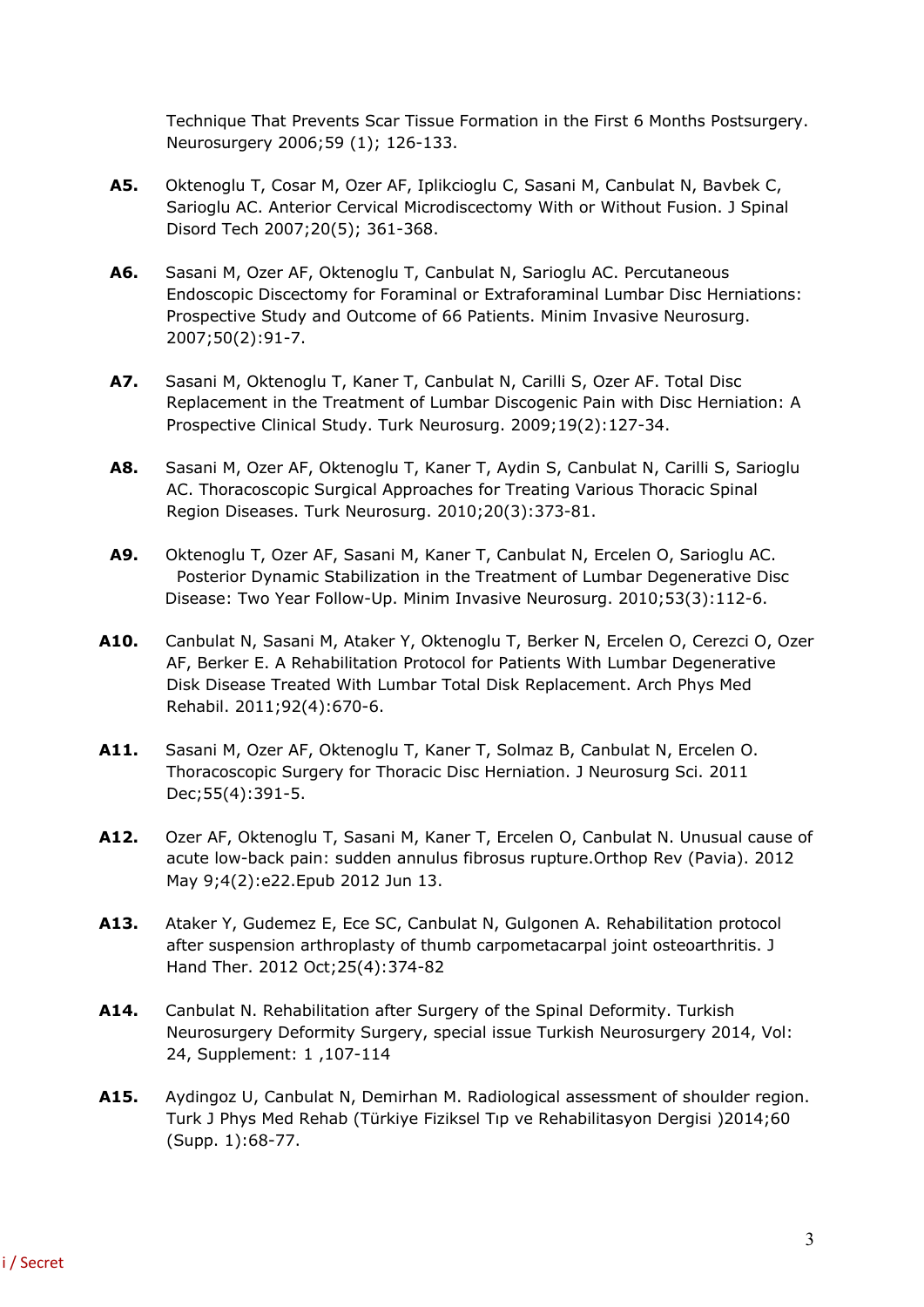- **A16.** Canbulat N, Eren I, Atalar AC, Demirhan M, Eren SM, Ucak A. Nonoperative treatment of frozen shoulder: oral glucocorticoids.Int Orthop. 2015 Feb;39(2):249-54.
- **A17.** Canbay S, Ataker Y, Canbulat N, Kabaoglu Unal Z, Oktenoglu T, Sasani M, Ozer AF. Effect of Posterior Dynamic Instrumentation on High-Intensity Zones in Lumbar Degenerative Disc Disease. Turk Neurosurg. 2015;25(4):578-85.
- **A18.** Canbulat N, Oktenoglu T, Ataker Y, Sasani M, Ercelen O, Cerezci O, Suzer T, Ozer AF.A Rehabilitation Protocol for Patients with Lumbar Degenerative Disc Disease Treated with Posterior Transpedicular Dynamic Stabilization.Turk Neurosurg. 2017;27(3):426-435
- **A19.** Ozekli Misirlioglu T, Eren I, Canbulat N, Cobanoglu E , Gunerbuyuk C, Demirhan M. Does A Core Stabilization Exercise Program Have A Role on Shoulder Rehabilitation? A Comparative Study on Young Females. Turk J Phys Med Rehab 2018, Doi: 10.5606/tftrd.2018.1418.
- **A20.** Eren İ, Canbulat N, Atalar AC, Eren ŞM, Uçak A, Çerezci Ö, Demirhan M. A Clinical Comparison of Home-Based and Hospital-Based Exercise Programs Following Arthroscopic Capsulolabral Repair for Anterior Shoulder Instability J Sport Rehabil. 2019 Oct 18:1-6. doi: 10.1123/jsr.2019-0114.
- **A21.** Eren, I., Canbulat, N., Çobanoğlu, E., Tolga, S., Mısırlıoğlu, TO., Seyahi, A., Demirhan, M. (2019) Kinesio taping has no immediate effect on shoulder isometric scapation strength: A study of healthy participants. Isokinet Exerc Sci. 2019, 27(2): 83-7 doi: 10.3233/IES-182166

## **A22.**

## **B. International Presentations:**

- **B1.** Akyuz G, Dogan N, Us O, Canbulat N, Kayhan O. Somatosensory Evoked Potentialsin Diabetic And Uremic Patients. Congress on Rehabilitation Medicine. Ed by: O. Kayhan, Z. Guven, N. Ozaras. Monduzzi Editorae International Proceedings Division. 27-31 May 1995, Istanbul, Turkey.
- **B2.** Renklitepe N, Ozaras N, Guven Z, Canbulat N, Karahan M, Kayhan O. Suprascapular Nerve Entrapment: An Overlooked Cause Of Shoulder Pain. The First Mediterranean Congress on Physical Medicine and Rehabilitation. 12-16 May 1996, Herzliya, Israel.
- **B3.** Ozaras N, Dogan N, Canbulat N, Yilmaz IT, Guven Z. Quality Of Life In Fibromyalgia and Low Back Pain Patients. The First Mediterranean Congress on Physical Medicine and Rehabilitation. 12-16 May 1996, Herzliya, Israel.
- **B4.** Renklitepe N, Akyuz G, Dogan N, Yilmaz IT, Canbulat N, Us O, Kayhan O, Electrophysiological Assessment of Peripheral Nerve Involvement in Diabetic Patients. The First Mediterranean Congress on Physical Medicine and Rehabilitation. 12-16 May 1996, Herzliya, Israel.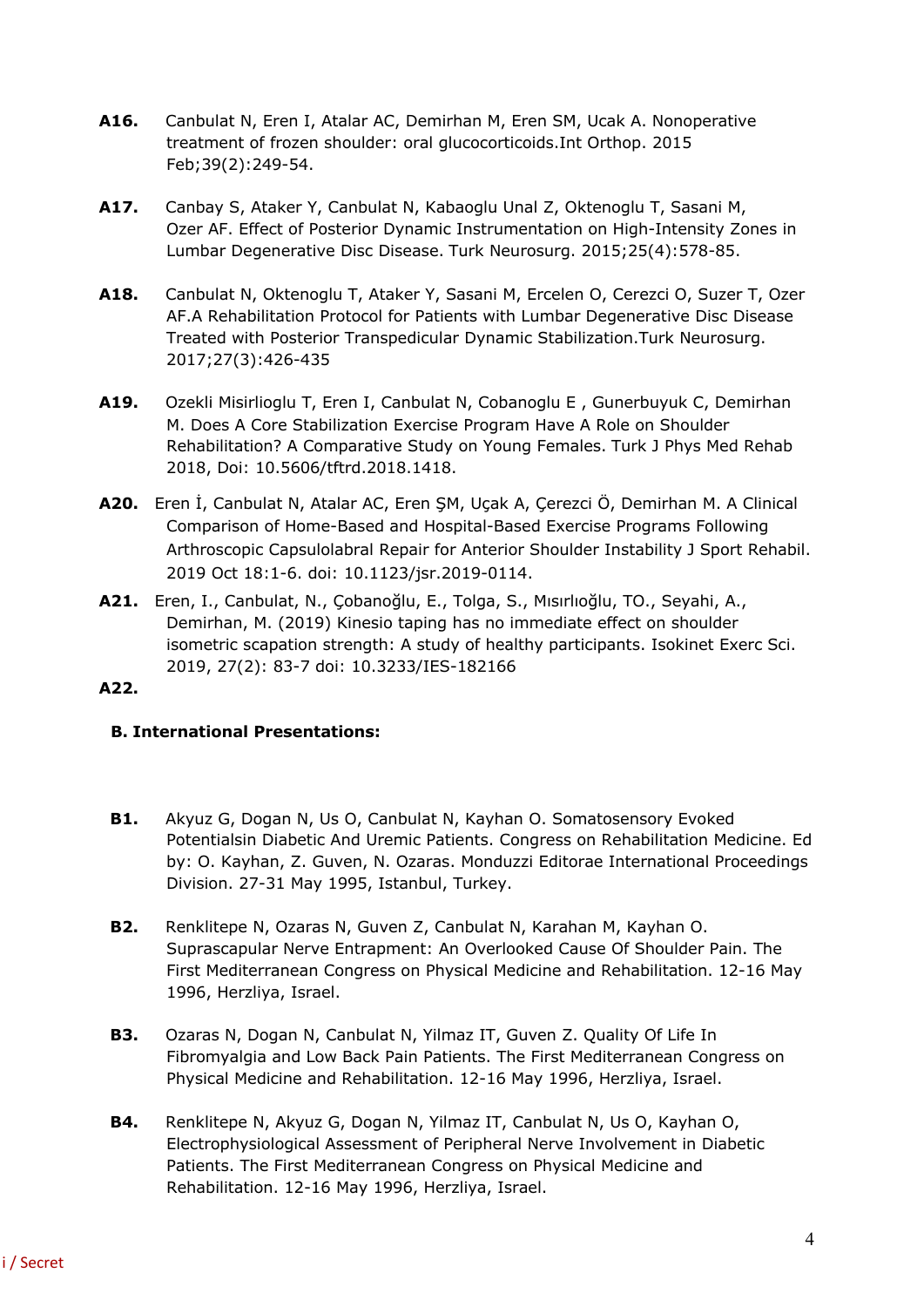- **B5.** Akyuz G, Us O, Canbulat N. Anterior Tarsal Tunnel Syndrome (The European Congress of Clinical Neurophysiology. 9-11 December 1996, Munich, Germany.
- **B6.** Akyuz G, Canbulat N, Yilmaz IT, Us O, Sozuer D, Kayhan O. Sympathetic Skin Response And R-R Interval Variation In Healthy Children. X<sup>th</sup> European Congress of Physical Medicine and Rehabilitation. 1-4 June 1997, Rome, Italy.
- **B7.** Ozaras N, Yilmaz IT, Canbulat N, Guven Z, Kayhan O. Pain And Quality Of Life In Fibromyalgia. Pain in Europe: II Congress of the EFIC. 24-27 September 1997, Barcelona, Spain.
- **B8.** Guven Z, Canbulat N, Yilmaz IT, Ozaras N, Guven O, Kayhan O. Rehabilitation Of The Shoulder Following The Open Modified Bankart Procedure. II Mediterranean Congress of Physical Medicine and Rehabilitation. 20-23 May 1998, Valencia, Spain.
- **B9.** Canbulat N, Kayhan O, Ceyhan B, Guven Z. The Effects of Specific Inspiratory Muscle Training on Maximal Inspiratory Pressure. II Mediterranean Congress of Physical Medicine and Rehabilitation. 20-23 May 1998, Valencia, Spain
- **B10.** Ozaras N, Yilmaz IT, Canbulat N, Guven Z, Kayhan O. Pain and Quality Of Life in Fibromyalgia and Low Back Pain: A Comparative Analysis. 4th World Congress On Myofascial Pain And Fibromyalgia: Myopain. 24-27 August 1998, Silva Marina, Italy.
- **B11.** Canbulat N. Effect of Inspiratory Muscle Training on Pulmonary Function Capacity, Exercise Tolerance and Dyspnea Sore in Patients with Chronic Obstructive Pulmonary Disease. ALA/ATS International Conference. 27 April 1999, California, USA.
- **B12.** Canbulat N, Ofluoglu D, Ilbuldu E, Guven Z, Ozaras N, Kayhan O. Quality of Life in Patients with Fibromyalgia Syndrome and RA. 12<sup>th</sup> European Congress of PMR. 3-7 June 2000, Antalya, Turkey.
- **B13.** Guven S, Aytulu T, Canbulat N, Bahar A, Kocak D, Korkmaz A. The Effectiveness of Multidisciplinary Approach for Obesity Treatment. 24<sup>th</sup> Congress of Endocrinology and Metabolic Disease of Turkey Joint Meeting with the American Association of Endocrinologists. 4-6 December 2001, Istanbul, Turkey.
- **B14.** Guven S, Bahar A, Aslan E, Kocak D, Korkmaz A, Aytulu T, Berker E, Canbulat N. Public Screening In Istanbul For Obesity And Type 2 Diabetes. 24<sup>th</sup> Congress of Endocrinology and Metabolic Disease of Turkey Joint Meeting with The American Association Of Endocrinologists. 4-6 December 2001, Istanbul, Turkey.
- **B15.** Ozer AF, Oktenoglu T, Sasani M, Canbulat N, Bozkus H, Zirh TA, Sarioglu AC. Transforaminal Endoscopic Discectomy (TFED): Clinical Experience. IMLAS 2005. 12th International Congress of the International Musculoskeletal Laser Society Combined with 2<sup>nd</sup> International Congress of the Asian Academy of Minimally Invasive Spinal Surgery AAMISS. 22-25 June 2005, Istanbul, Turkey.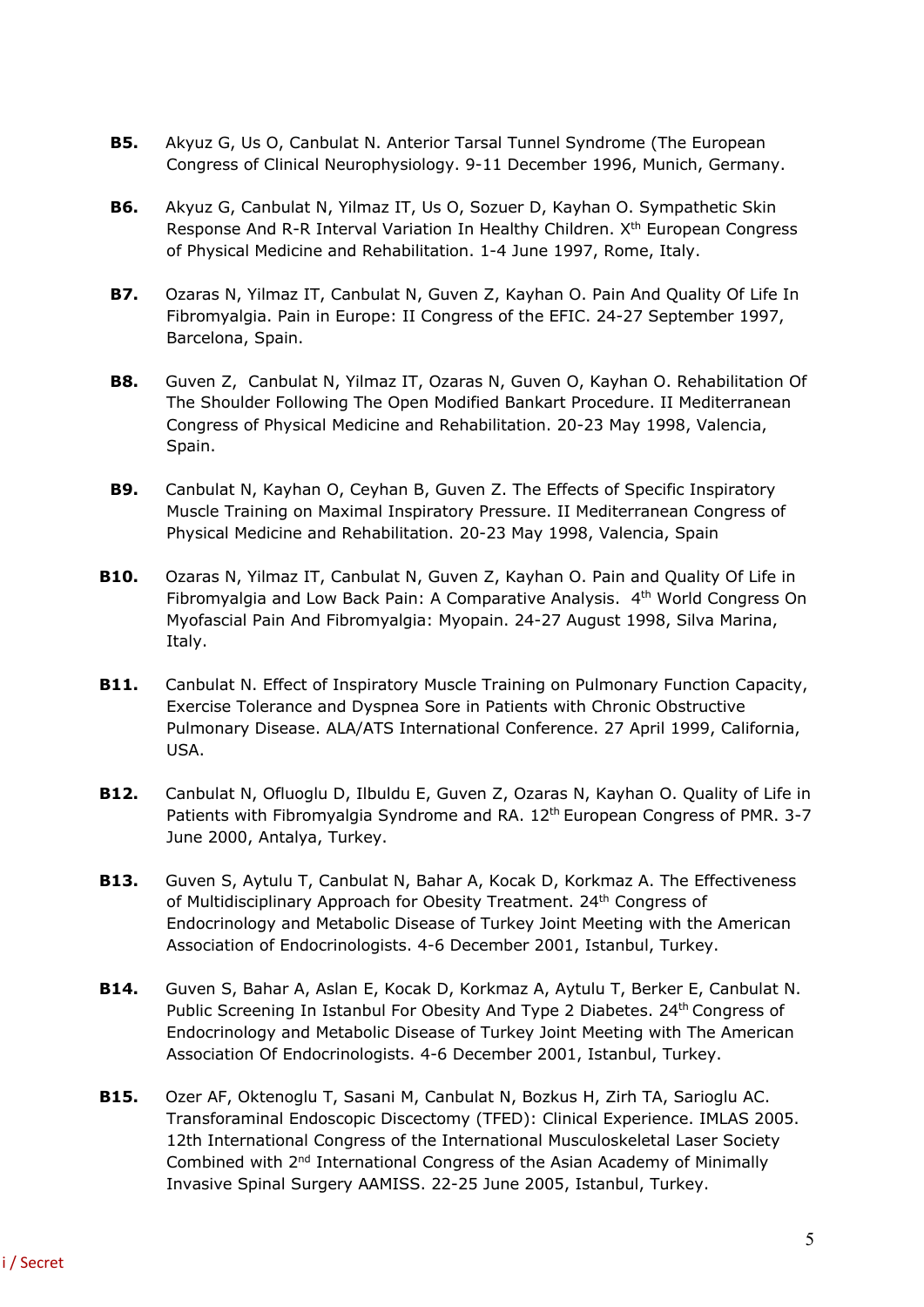- **B16.** Canbulat N, Berker N, Cerezci O, Oktenoglu T, Sasani M, Berker E, Ozer AF. Lumbar Disc Prostheses: Is There a Rehabilitation Protocol. 6<sup>th</sup> Mediterranean Congress of PRM. 18-21 October 2006, Portugal.
- **B17.** Demirhan M, Canbulat N, Seyahi A, Ucak A, Coskunsu D, Cerezci O, Berker N. Results Of Tear Size Dependent Rehabilitation For Arthroscopic Rotator Cuff Repair: 2 Year Follow Up. 10<sup>th</sup> International Congress of Shoulder and Elbow Surgery. 17-20 September 2007, Bahia, Brazil.
- **B18.** Canbulat N, Oktenoglu T, Berker N, Cerezci O, Ozer AF, Sasani M, Berker E. Posterior Dynamic Instrumentation in Degenerative Disc Disease: Clinical Experience. 6<sup>th</sup> Interdisciplinary World Congress on Low Back & Pelvic Pain. 7-10 November 2007, Barcelona.
- **B19.** Seyahi A, Aksu N, Coskunsu D, Taube MA, Canbulat N, Demirhan M. Tennis Elbow Examination: Is There A Better Test? (Poster). 9<sup>th</sup> Effort Congress. 29 May-1 June 2008, Nice, France.
- **B20.** Ataker Y, Comert S, Canbulat N, Cerezci O, Berker E, Gudemez E. Early Rehabilitation Approach after Open Reduction and Rigid Internal Fixation in Proximal Phalangeal Fractures of the Hand. 5<sup>th</sup> World Congress of the International Society of Physical and Rehabilitation Medicine. 13-17 June 2009, Istanbul, Turkey.
- **B21.** Canbulat N, Ucak A, Meral S, Seyahi A, Demirhan M, Ataker Y, Cerezci O, Berker E, Berker N. Tear-Size Dependent Rehabilitation In Rotator Cuff Repair. 5th World Congress of the International Society of Physical and Rehabilitation Medicine. 13- 17 June 2009, Istanbul, Turkey.
- **B22.** Canbulat N, Meral Eren Ş, Ucak A, Cerezci O, Berker E, Ataker Y, Demirhan M, Berker N. Efficacy Of Rehabilitation In Shoulder Injuries: Is It Really Worth the Effort? 5<sup>th</sup> World Congress of the International Society of Physical and Rehabilitation Medicine. 13-17 June 2009, Istanbul, Turkey.
- **B23.** Canbulat N, Ucak A, Demirhan M, Meral Eren S, Tetik O, Cerezci O. Efficacy Of Rehabilitation In Shoulder Injuries: Is It Really Worth The Effort? 22<sup>nd</sup> Congress of European Society for Surgery of the Shoulder and the Elbow. SECEC-ESSE. 17 September 2009, Madrid, Spain.
- **B24.** Canbulat N, Meral Eren Ş, Demirhan M, Ucak A, Cerezci O, Berker N. Success Of Home Exercise Therapy After Arthroscopic Anterior Capsulolabral Reconstruction. 22<sup>nd</sup> Congress of European Society for Surgery of the Shoulder and the Elbow. SECEC-ESSE. 17 September 2009, Madrid, Spain.
- **B25.** Canbulat N, Ataker Y, Demirhan M, Seyahi A, Meral Eren Ş, Ucak A. Tear-Size Dependent Rehabilitation in Rotator Cuff Repair. 22<sup>nd</sup> Congress of European Society for Surgery of the Shoulder and the Elbow. SECEC-ESSE. 17 September 2009, Madrid, Spain.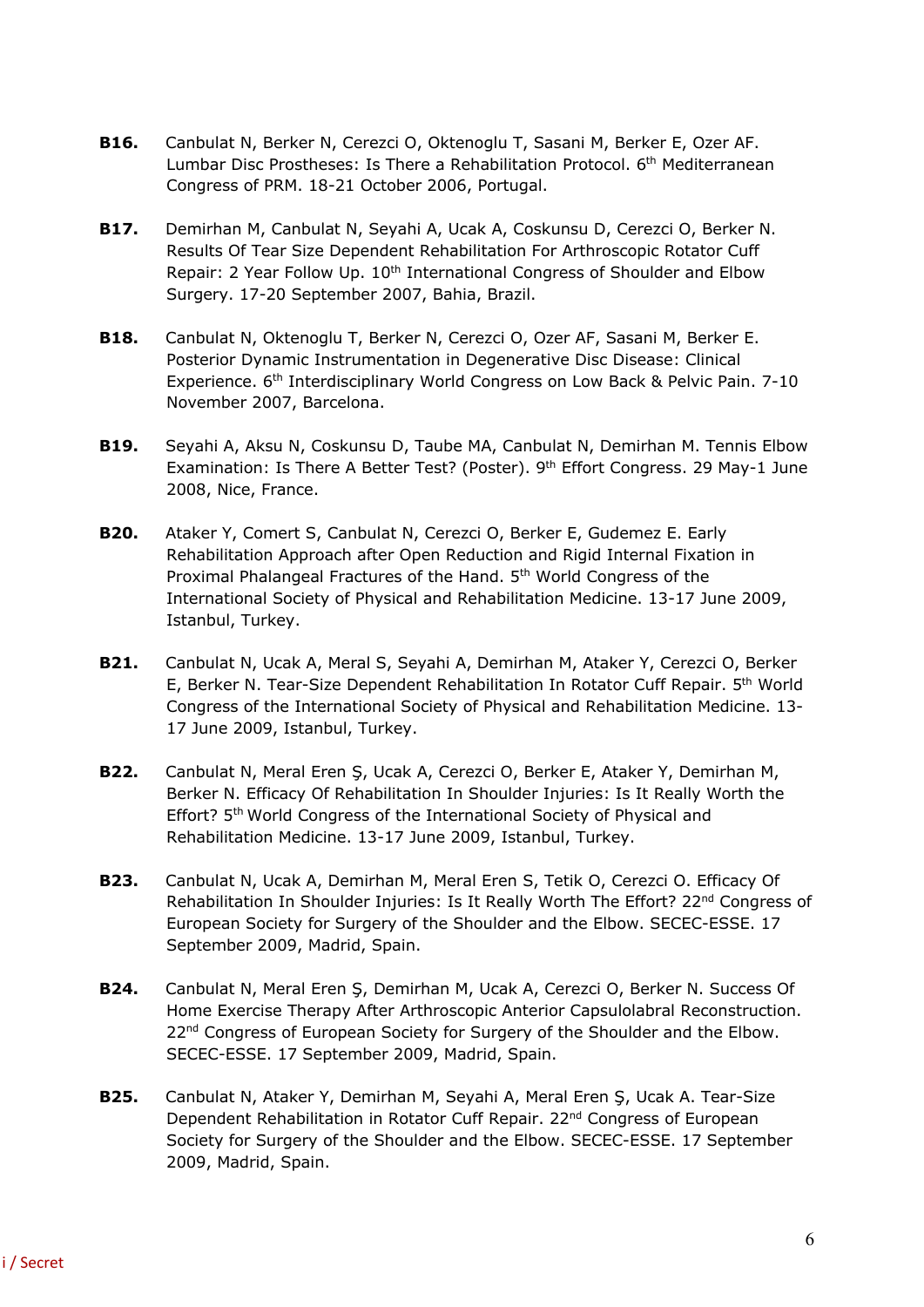- **B26.** Atalar AC, Demirhan M, Sungur M, Canbulat N, Celik D, Uzun A. Outcome After Complex Elbow Dislocation. 11th International Congress of Shoulder and Elbow Surgery (3rd International Congress of Shoulder and Elbow Therapists). 5-8 September 2010, Edinburgh, Scotland.
- **B27.** Seyahi A, Canbulat N, Uludag S, Tetik O, Uzun A, Demirhan M. Suture Anchors And Knotless Anchors. 11th International Congress of Shoulder and Elbow Surgery (3<sup>rd</sup> International Congress of Shoulder and Elbow Therapists). 5-8 September 2010, Edinburgh, Scotland.
- **B28.** Ataker Y, Comert S, Canbulat N, Gulgonen A, Gudemez E. Rehabilitation Protocol After Suspension Arthroplasthy of Thumb Basal Joint Osteoarthritis. 16<sup>th</sup> Congress of Federation of Europian Societies for Surgery of the Hand, May 25-28, 2011, Oslo, Norway.
- **B29.** Comert S, Ataker Y, Canbulat N, Cerezci O, Gudemez E. Zone 1Extensor Tendon Injury: How to Rehabilitate After the Surgery Bone Avulsion. 16<sup>th</sup> Congress of Federation of Europian Societies for Surgery of the Hand, May 25-28, 2011, Oslo, Norway.
- **B30.** Ataker Y, Comert S, Canbulat N, Gudemez E. Rehabilitation of Flexor Tendon Avulsion Fractures. 16<sup>th</sup> Congress of Federation of Europian Societies for Surgery of the Hand, May 25-28, 2011, Oslo, Norway.
- **B31.** Seyahi A, Canbulat N, Atalar AC, Tetik O, Koyuncu LO,Demirhan M. The Results of Arthroscopic Repair for ShoulderInstability in Patients with First-Time and Multiple Dislocations.International Society of Arthroscopy, Knee Surgery&Orthopaedic Sports Medicine (ISAKOS)8th Biennial. 15-19May,2011, Rio De Janerio, Brazil.
- **B32.** Seyahi A, Canbulat N, Koyuncu LO, Atalar AC, Tetik O, ,Demirhan M. The Effect of Preoperative Rehabilitation on the Outcomes of Arthroscopic Rotator Cuff Repair. International Society of Arthroscopy, Knee Surgery&Orthopaedic Sports Medicine (ISAKOS)8th Biennial. 15-19May,2011, Rio De Janerio, Brazil.
- **B33.** Oktenoglu T, Cosar M, Ozer AF, Iplikcioglu C, Sasani M, Canbulat N, Bavbek C, Sarioglu AC. Anterior Cervical Microdiscectomy With or Without Fusion. 27th Annual meeting of the CSRS-ES.8-11 June 2011, Istanbul.
- **B34.** Canbulat N, Seyahi A, Eren SM , Ucak A, Berker E, Demirhan M. The Effect of Core Stabilization Exercises in the Rehabilitation of Patients with Subacromial Impingement Syndrome. 23rd Congress of the European Society for Surgery of the Shoulder and Elbow. 14-17 September 2011, Lyon, France.
- **B35.** Koyuncu O, Canbulat N, Seyahi A, Uzun A, Guzelocak E, Demirhan M. Does preoperative patient education have an effect on early postoperative pain levels in patients having arthroscopic rotator cuff surgery ? (poster) 23rd Congress of the European Society for Surgery of the Shoulder and Elbow. SECEC-ESSE. 14-17 September 2011, Lyon, France.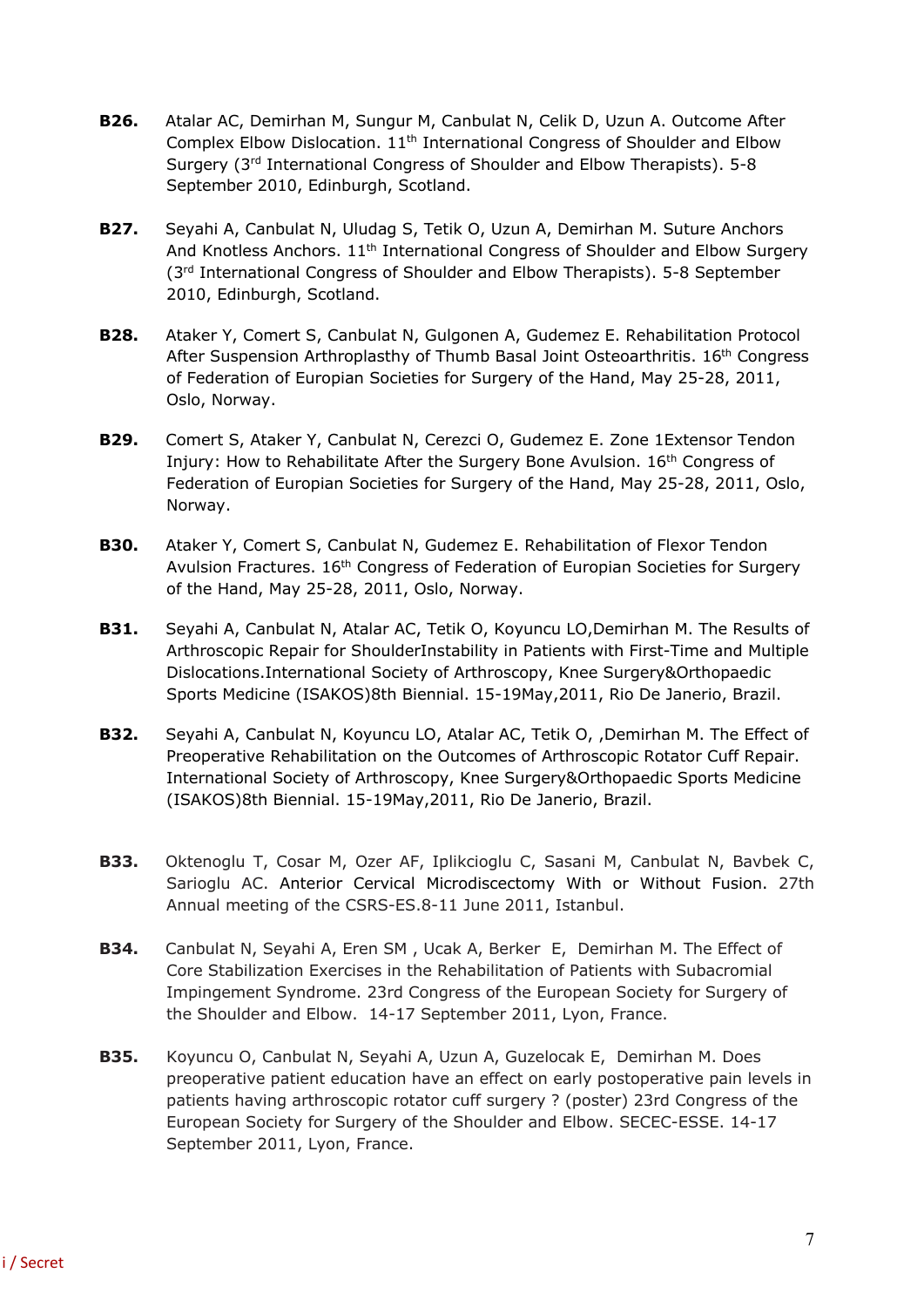- **B36.** Seyahi A, Atalar AC, Canbulat N, Koyuncu LÖ, Uçak A, Demirhan M. The relation between tendon dimensions and functional results after arthroscopic double-row equivalent rotator cuff repair. 13th EFORT Congress 2012, 23-25 May 2012, Berlin, Germany
- **B37.** Canbulat N, Seyahi A, Uzun A, Guzelocak E, Demirhan M. Does preoperative patient education hae an effect on early postoperative pain levels in patients having arthroscopic rotator cuff surgery. 13th EFORT Congress 2012, 23-25 May 2012, Berlin, Germany
- **B38.** Atalar AC, Berker E, Demirhan M, Seyahi A, Koyuncu L, Canbulat N. The effect of core stabilziation exercises in the rehabilitation of patients with subacromial impingement syndrome. 13th EFORT Congress 2012, 23-25 May 2012, Berlin, Germany
- **B39.** Canbay S, Ataker Y, Canbulat N, Kabaoglu Unal Z, Öktemoğlu T, Sasani M, Özer AF. Healing of the tear in the annulus fibrosus is associated with posterior lumbar dynamic instrumentation. 2nd Middle East Spine Meeting, Çeşme, İzmir, May 16- 19, 2013.
- **B40.** Oktenoglu T, Ozer AF, Sasani M, Canbulat N, Ercelen O. Posterior Dynamic Stabilization in the Treatment of Lumbar Degenerative Disc Disease: 2-Year Follow-Up. 8th Blacksea Neurosurgical Congress.8-10 November 2013, Tbilisi, Georgia
- **B41.** Ozekli Misirlioglu T, Eren I, Canbulat N, Cobanoglu E, Gunerbuyuk C, Demirhan M. The Effect of Core Stabilization Exercises on Shoulder Abduction Strength in Healthy Young Females. 26th European Society for Surgery of The Shoulder and Elbow.16-19 September 2015, Milano, Italy.
- **B42.** Eren I, Demirhan M, Canbulat N, Ozekli Misirlioglu T, Gunerbuyuk C, Ozben H. Functional and Radiological Outcome Results of Arthroscopic Repair of Rotator Interval Lesions. 26th European Society for Surgery of The Shoulder and Elbow.16-19 September 2015, Milano, Italy.
- **B43.** Demirhan M, Eren I, Canbulat N, cobanoglu E, Sevinc T, Ozekli Misirlioglu T, Seyahi A. Effects of Kinesio Taping on Shoulder Muscle Strength. 26th European Society for Surgery of The Shoulder and Elbow.16-19 September 2015, Milano, Italy.
- **B44.** Eren I, Demirhan M, Canbulat N, Ozekli Misirlioglu T, Gunerbuyuk C, Ozben H. Preciseness of the shoulder strength measurement and the effect of different resting periods in Constant score (poster). 26th European Society for Surgery of The Shoulder and Elbow.16-19 September 2015, Milano, Italy.
- **B45.** Oktenoglu T, Sasani M, Canbulat N, Suzer T, Ozer AF. Posterior Dynamic Stabilization in Degenerative Spondylolisthesis. 9th Interdisciplinary World Congress on Low Back & Pelvic Girdle Pain. 31 October-3 November 2016, Singapur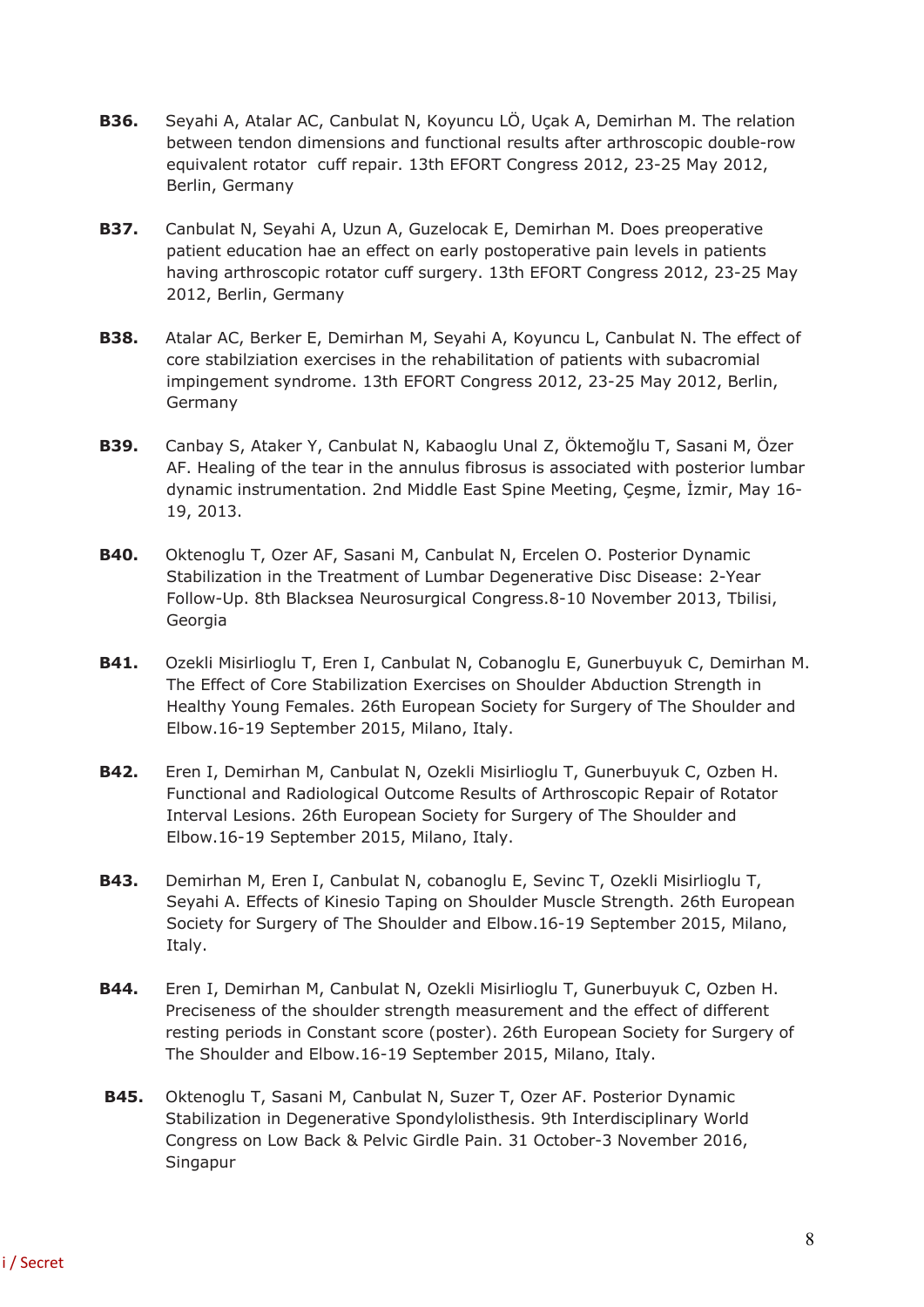**B46.** Canbulat N, Tihan T, Demirhan M, Kaya M, Ekicioğlu Z, Lin H Improving Educational Impact Through Core Learning Objectives. 2018; March 20. International Educational Innovations, Foundation for the Advancement of International Education and Research, Philadelphia, PA

**B47.**

#### **C. International Books or Book Chapters:**

...........

## **D. Articles in National Scientific Journals:**

- **D1.** Akyüz G, Canbulat N, Gözke E, Doğan N, Kayhan Ö, Us Ö. Autonomic Nervous System Anatomy And Physiology. The Journal of the Turkish Society Of Physical Medicine And Rehabilitation 1995;19(3):155-161.
- **D2.** Bozkuş H, Canbulat N, Güven Ş, Özer AF, Sarıoğlu AÇ. Osteoporotik Omurgaya Multidisipliner Yaklaşım. Türk Nöroşirürji Dergisi 2000;10:32-40.
- **D3.** Özer AF, Bulutçu E, Öktenoğlu T, Sasani M, Erçelen Ö, Canbulat N, Sarıoğlu AÇ. Ağrılı Çökme Kırıklarının Tedavisinde Perkütan Vertebroplasti Uygulaması. Türk Nöroşirürji Dergisi 2003;13: 18-25.
- **D4.** Özer AF, Öktenoğlu T, Sasani M, Bozkuş H, Canbulat N, Sarıoğlu AÇ. Servikal Disk Protezi. Türk Nöroşirürji Dergisi 2005;15:285-290.
- **D5.** Özer AF, Öktenoğlu T, Sasani M, Bozkuş H, Carıllı Ş, Canbulat N, Sarıoğlu AÇ. Lomber Disk Protezi. Türk Nöroşirürji Dergisi 2005;15:291-295.
- **D6.** Canbulat N. Deformite Cerrahisi Sonrası Rehabilitasyon. Türk Nöroşirürji Dergisi Deformite Cerrahisi Özel Sayısı 2013;23(2):106-114.
- **D7.** Canbulat N, Ozer AF. Yetersiz Bel Cerrahisi Ve Prognoz. Türkiye Klinikleri Lomber Diskopatiler ve Tedavisi Özel Sayısı Turkiye Klinikleri J PM&R-Special Topics 2015;8(4)
- **D8.** Canbulat N, Ataker Y. Rehabilitation after lumbar discectomy. Özer AF, editör. Lomber Disk Hernileri ve Tedavi Yaklaşımları. 1. Baskı. Ankara: Türkiye Klinikleri; 2019. p.110-2.
- **D9.** Canbulat N, Ataker Y. Clinic in lumbar disc herniations. Özer AF, editör. Lomber Disk Hernileri ve Tedavi Yaklaşımları. 1. Baskı. Ankara: Türkiye Klinikleri; 2019. p.37-41.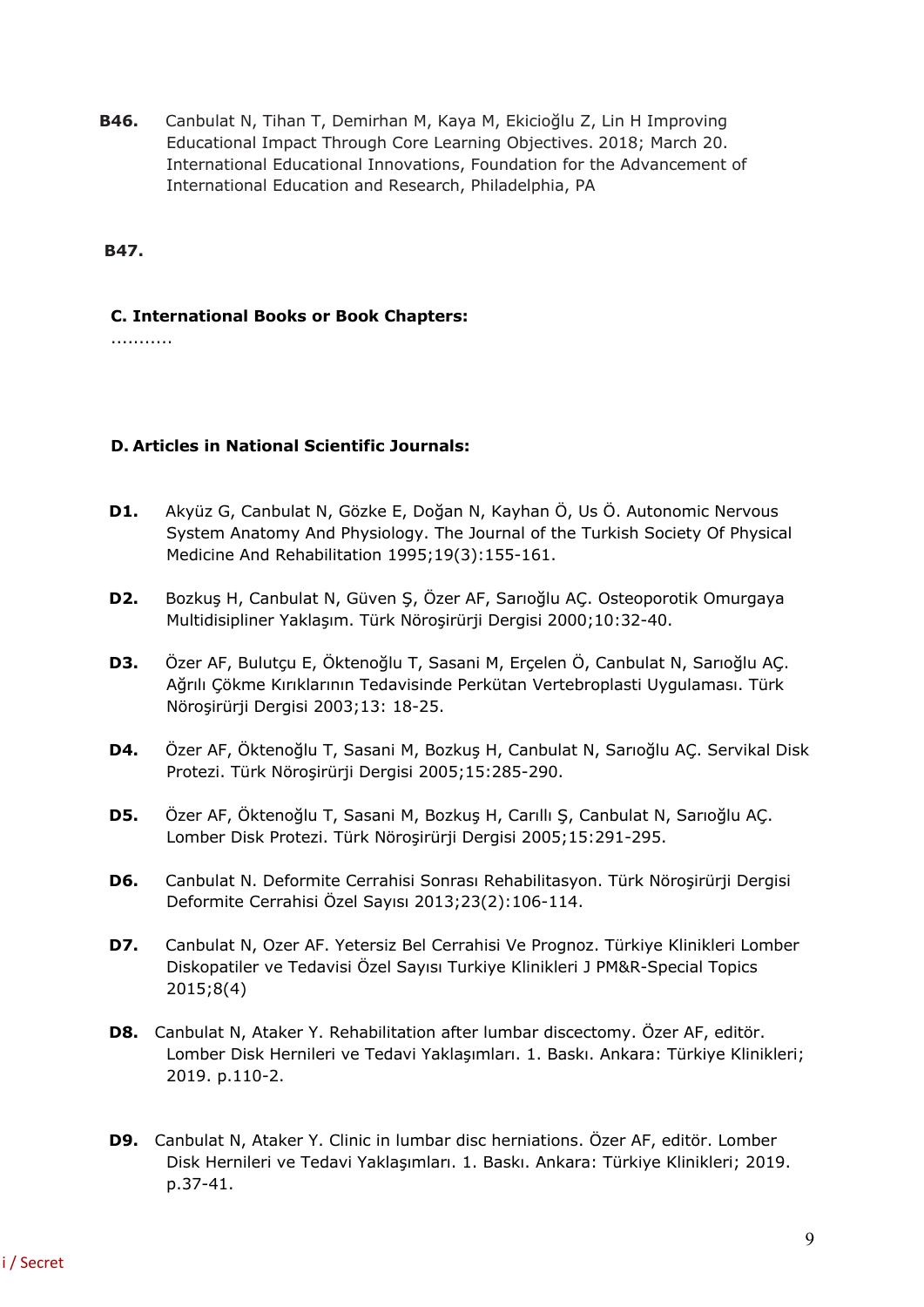- **D10.** Ataker Y, Canbulat N. Epidemiology and differential disgnosis of lumbar disc herniations. Özer AF, editör. Lomber Disk Hernileri ve Tedavi Yaklaşımları. 1. Baskı. Ankara: Türkiye Klinikleri; 2019. p.6-10.
- **D11.** Ataker Y, Canbulat N. The importance of lumbar exercises in the early phase of lumbar disc herniations. Özer AF, editör. Lomber Disk Hernileri ve Tedavi Yaklaşımları. 1. Baskı. Ankara: Türkiye Klinikleri; 2019. p.105-9.
- **D12.** Eren, I., Ozben, H., Canbulat, Eren, SM., Ucak, A., Akpek, S., Demirhan, M. Clinical and Radiological Outcomes in Arthroscopic Repair of Shoulder Rotator Interval Lesions. Bezmialem Science 2019;7(3):204-7 10.14235/bas.galenos.2018.2575
- **D13.**

## **E. National Presentations:**

- **E1.** Akyüz G, Canbulat N, Gözke E, Doğan N, Güven Z, Us O. Sağlıklı Kişilerde Sempatik Deri Yanıtları Ve R-R Aralık Değişkenliği. XV. Ulusal Fizik Tedavi ve Rehabilitasyon Kongresi. 27-31 Mayıs 1995, İstanbul.
- **E2.** Akyüz G, Doğan N, Us Ö, Canbulat N, Kayhan Ö. Diabetik ve Üremik Polinöropati Olgularında Somatosensoryal Uyandırılmış Potansiyeller. XV. Ulusal Fizik Tedavi ve Rehabilitasyon Kongresi. 27-31 Mayıs 1995, İstanbul.
- **E3.** Güven Z, Erden E, Özaras N, Canbulat N, Kayhan Ö. İnme Sonrası Spastisite Tedavisinde Botulinum Toksin Enjeksiyonu. XV. Ulusal Fizik Tedavi ve Rehabilitasyon Kongresi. 27-31 Mayıs 1995, İstanbul.
- **E4.** Kayhan Ö, Özaras N, Güven Z, Yılmaz IT, Canbulat N, Doğan N. Quality Of Life in Osteoporosis, Fibromyalgia and Low Back Pain. (Osteoporoz, Fibromiyalji ve Kronik Bel Ağrısında Yaşam Kalitesi). XVI. Ulusal Fizik Tedavi ve Rehabilitasyon Kongresi. 15-18 Mayıs 1997, Ankara.
- **E5.** Güven Z, Özaras N, Canbulat N, Yılmaz IT, Kayhan Ö. Ön Çapraz Bağ Tamiri Sonrasında Farklı Rehabilitasyon Programlarının Etkinliğinin Karşılaştırılması. XVI. Ulusal Fizik Tedavi ve Rehabilitasyon Kongresi. 15-18 Mayıs 1997, Ankara.
- **E6.** Akyuz G, Canbulat N, Yılmaz IT, Doğan N, Us Ö. Sağlıklı Çocuklarda Sempatik Deri Yanıtları ve R-R Aralık Değişkenliği. XVI. Ulusal Fizik Tedavi ve Rehabilitasyon Kongresi. 15-18 Mayıs 1997, Ankara.
- **E7.** Öktenoğlu T, Özer AF, Sasani M, Canbulat N, Bozkuş H, Zırh TA, Sarıoğlu AÇ. Dejeneratif Disk Hastalığında Posterior Dinamik İnstrumentasyon: Klinik Deneyimimiz. Türk Nöroşirurji Derneği, XIX. Bilimsel Kongresi. 27-31 Mayıs 2005, Antalya.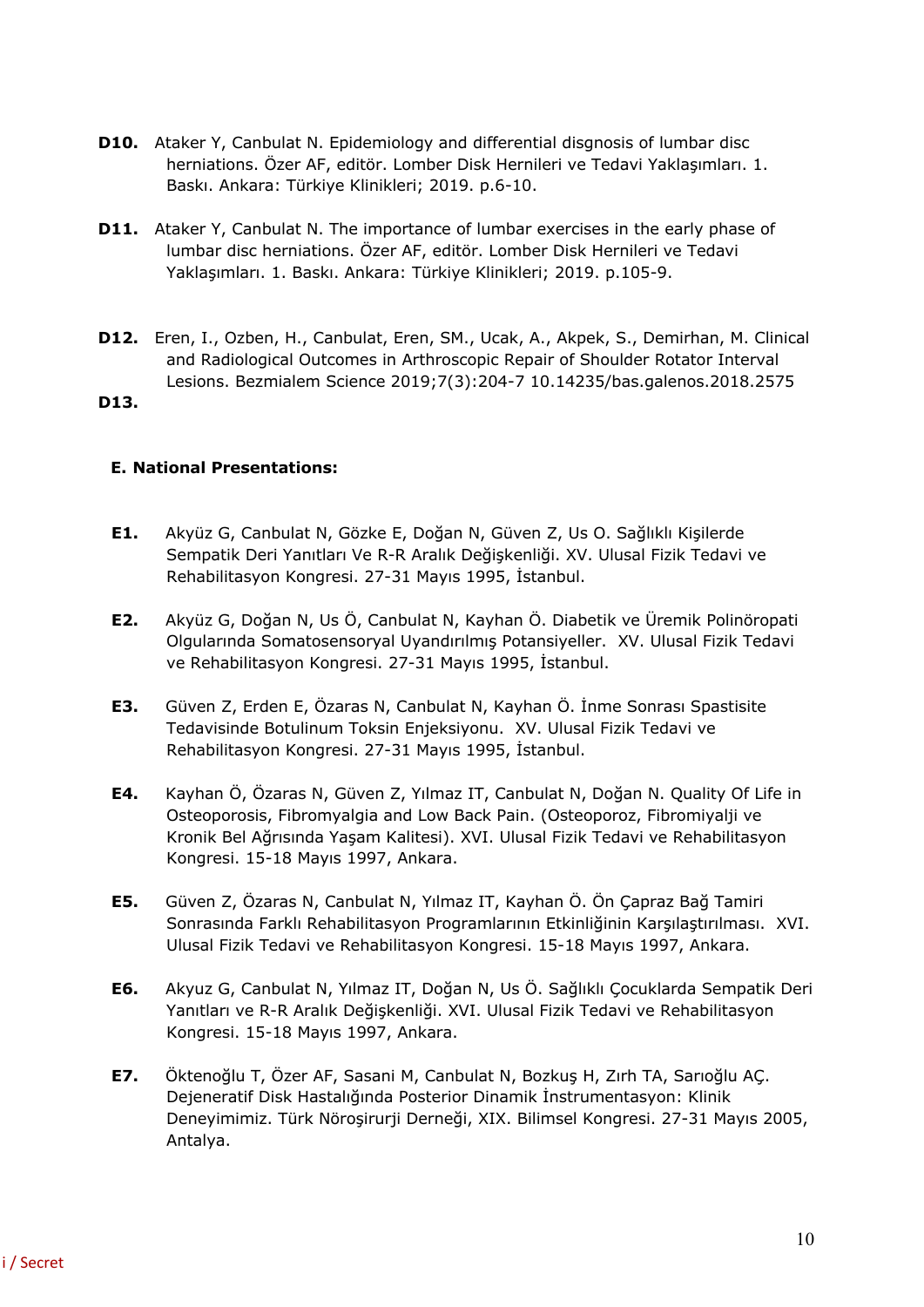- **E8.** Öktenoğlu T,Özer AF, Sasani M, Carıllı Ş, Canbulat N, Bozkuş H, Zırh TA, Sarıoğlu AÇ. Lomber Disk Protezi: Klinik Deneyimimiz. Türk Nöroşirurji Derneği, XIX. Bilimsel Kongresi. 27-31 Mayıs 2005, Antalya.
- **E9.** Özer AF, Öktenoğlu T, Sasani M, Bozkuş H, Canbulat N, Karaarslan E, Sungurlu SF, Sarıoğlu AÇ. Lomber Diskektomide Ligamentum Flavumun Korunması. Türk Nöroşirurji Derneği, XX. Bilimsel Kongresi. 28 Nisan-2 Mayıs 2006, Antalya.
- **E10.** Öktenoğlu T, Özer AF, Bozkuş H, Sasani M, Carıllı Ş, Canbulat N, Sarıoğlu AÇ. Lomber Disk Herniasyonu ile Birlikte Olan Diskojenik Ağrı Tedavisinde Disk Protezi Kullanımı (poster). Türk Nöroşirurji Derneği, XX. Bilimsel Kongresi. 28 Nisan-2 Mayıs 2006, Antalya.
- **E11.** Seyahi A, Koyuncu LÖ, Coşkunsu D, Canbulat N, Demirhan M. Rotatör Manşet Kalsifiye Tendinitinde Kemik Tutulumu Ve Artroskopik Tedavisi. XX. Milli Türk Ortopedi Travmatoloji Kongresi. 23-28 Ekim 2007, Ankara.
- **E12.** Seyahi A, Akman Ş, Canbulat N. Ayak Bileği Sindezmoz Yaralanması Sonrasında Ağır Bir Komplikasyon, Anterior Kompartman Sendromu. XX. Milli Türk Ortopedi Travmatoloji Kongresi. 23-28 Ekim 2007, Ankara.
- **E13.** Seyahi A, Coşkunsu D, Canbulat N. Lateral Epikondilit Muayenesi. Hangi Testi Yapmak Lazım? . XX. Milli Türk Ortopedi Travmatoloji Kongresi. 23-28 Ekim 2007, Ankara.
- **E14.** Sungur M, Atalar AC, Demirhan M, Canbulat N, Çelik D, Güzelocak HÇ. Sert Dirsek Tedavisi Ve Klinik Sonuçları. 6. Omuz Ve Dirsek Cerrahisi Kongresi. 25-28 Mart 2010, Ankara.
- **E15.** Seyahi A, Canbulat N, Koyuncu LÖ, Uludağ S, Berker E, Demirhan M. Ameliyat Öncesi Rehabilitasyonun Artroskopik Rotatör Kaf Tamiri Sonuçlarına Etkisi. 6. Omuz Ve Dirsek Cerrahisi Kongresi. 25-28 Mart 2010, Ankara.
- **E16.** Canbulat N, Eren ŞM, Demirhan M, Uçak A, Çerezci Ö, Berker N. Artroskopik Anterior Kapsülolabral Rekonstrüksiyon Sonrası Ev Rehabilitasyon Programının Etkinliği. 6. Omuz Ve Dirsek Cerrahisi Kongresi. 25-28 Mart 2010, Ankara.
- **E17.** Seyahi A, Canbulat N, Uludağ S, Soyhan O, Eren ŞM, Demirhan M. Tip II SLAP Lezyonlarında Artroskopik Tespit Tedavisinin Klinik Sonuçları. 6. Omuz Ve Dirsek Cerrahisi Kongresi. 25-28 Mart 2010, Ankara.
- **E18.** Seyahi A, Canbulat N, Koyuncu LÖ, Tetik O, Uçak A, Demirhan M. İlk Çıkık Ve Tekrarlayan Omuz Çıkığı Sonrası Artroskopik Kapsülolabral Rekonstüksiyonların Sonuçlarının Karşılaştırılması. 6. Omuz Ve Dirsek Cerrahisi Kongresi. 25-28 Mart 2010, Ankara.
- **E19.** Seyahi A, Canbulat N, Uludağ S, Tetik O, Uzun A, Demirhan M. Bio-Fastak Ve Bio-Pushlock Kullanılarak Yapılan Artroskopik Kapsulolabral Rekonstrüksiyon Sonuçları. 6. Omuz Ve Dirsek Cerrahisi Kongresi. 25-28 Mart 2010, Ankara.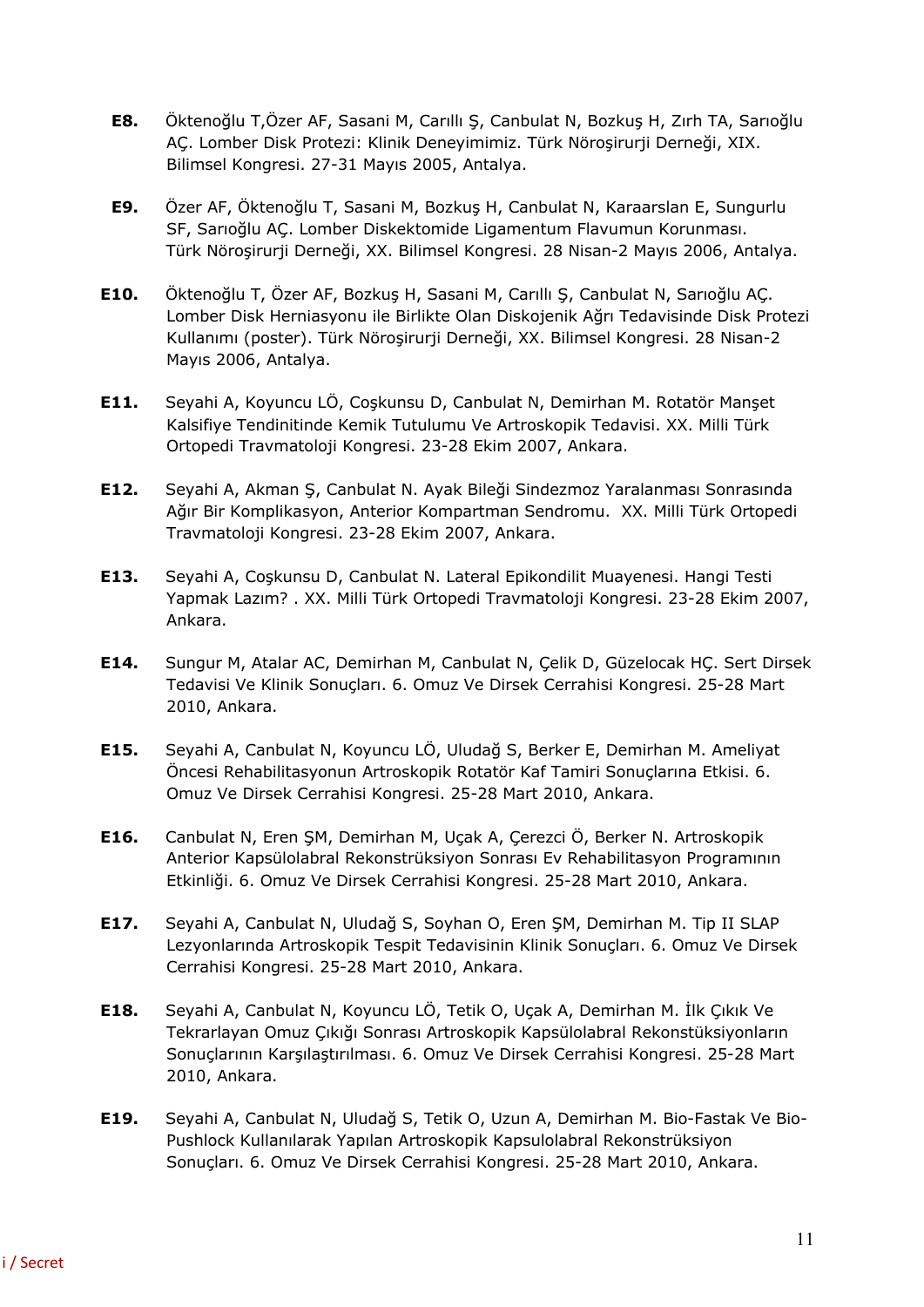- **E20.** Seyahi A, Canbulat N, Uludağ S, Koyuncu LÖ, Berker N, Demirhan M. Subakromiyal Sıkışma Sendromlu Hastalarda Eşlik Eden Parsiyel Rotatör Manşet Yırtığının Rehabilitasyon Sürecine Etkisi. 6. Omuz Ve Dirsek Cerrahisi Kongresi. 25-28 Mart 2010, Ankara.
- **E21.** Seyahi A, Canbulat N, Koyuncu LÖ, Güzelocak EE, Soyhan O. Subakromiyal Sıkışma Sendromuna Ev Egzersiz Programı İle Fizik Tedavi Merkezinde Uygulanan Rehabilitasyon Protokolünün Karşılaştırılması. 6. Omuz Ve Dirsek Cerrahisi Kongresi. 25-28 Mart 2010, Ankara.
- **E22.** Canbulat N, Uçak A, Demirhan M, Eren ŞM, Tetik O, Çerezci Ö. Subakromiyal Sıkışma Sendromunda Konservatif Rehabilitasyon Tedavisinin Sonuçları. 6. Omuz Ve Dirsek Cerrahisi Kongresi. 25-28 Mart 2010, Ankara.
- **E23.** Atalar AC, Demirhan M, Sungur M, Canbulat N, Çelik D, Uzun A. Kompleks Dirsek Çıkıkları ve Tedavisi. 6. Omuz Ve Dirsek Cerrahisi Kongresi. 25-28 Mart 2010, Ankara.
- **E24.** Ataker Y, Cömert S, Çerezci Ö, Canbulat N, Güdemez E. Proksimal Falanks Kırıklarında Açık Redüksiyon Rijid İnternal Fiksasyon Sonrası Erken Rehabilitasyon.12. Ulusal El ve Üst Ekstremite Cerrahisi Kongresi. 19-22 Mayıs 2010, Antalya.
- **E25.** Seyahi A, Canbulat N, Koyuncu LO, Uludağ S, Atalar A, Demirhan M. Preoperatif Rehabilitasyonun Artroskopik Rotatör Kaf Onarımı Üzerine Etkisi (The Effect Of Preoperative Rehabilitation On The Outcomes Of Arthroscopic Rotator Cuff Repair). 10. Türk Spor Yaralanmaları Artroskopi Ve Diz Cerrahisi Kongresi. 12-16 Ekim 2010, Antalya.
- **E26.** Seyahi A, Canbulat N, Koyuncu LO, Soyhan O, Atalar A, Demirhan M. Subakromiyal Sıkışma Sendromlu Hastalarda Evde Rehabilitasyon ile Klinikte Rehabilitasyonun Klinik Sonuçları. (The Clinical Results Of Home-Based Versus Clinic Based Rehabilitation Programs in Patients with Subacrominal Impigment Syndrome). 10. Türk Spor Yaralanmaları Artroskopi Ve Diz Cerrahisi Kongresi. 12- 16 Ekim 2010, Antalya.
- **E27.** Seyahi A, Canbulat N, Uludağ S, Tetik O, Atalar A, Demirhan M. Dikiş Ankorları Ve Düğümsüz Ankorlarla Artroskopik Kapsülolabral Onarımın Sonuçları (The Results Of Arthroscopic Capsulolabral Repair With Suture Anchors And Knotless Anchors). 10. Türk Spor Yaralanmaları Artroskopi Ve Diz Cerrahisi Kongresi. 12-16 Ekim 2010, Antalya.
- **E28.** Seyahi A, Canbulat N, Uludağ S, Eren SM, Atalar A, Demirhan M. Biofaslak Ankorlar ve Düğümsüz Ankorlar Kullanılarak Synder Tip II Slap Lezyonlarının Artroskopik Onarımının Klinik Sonuçları (Clinical Results Of Arthroscopic Repair Of Synder Type II Slap Lesions Using Biofastak Anchors And Knotless Anchors). 10. Türk Spor Yaralanmaları Artroskopi Ve Diz Cerrahisi Kongresi. 12-16 Ekim 2010, Antalya.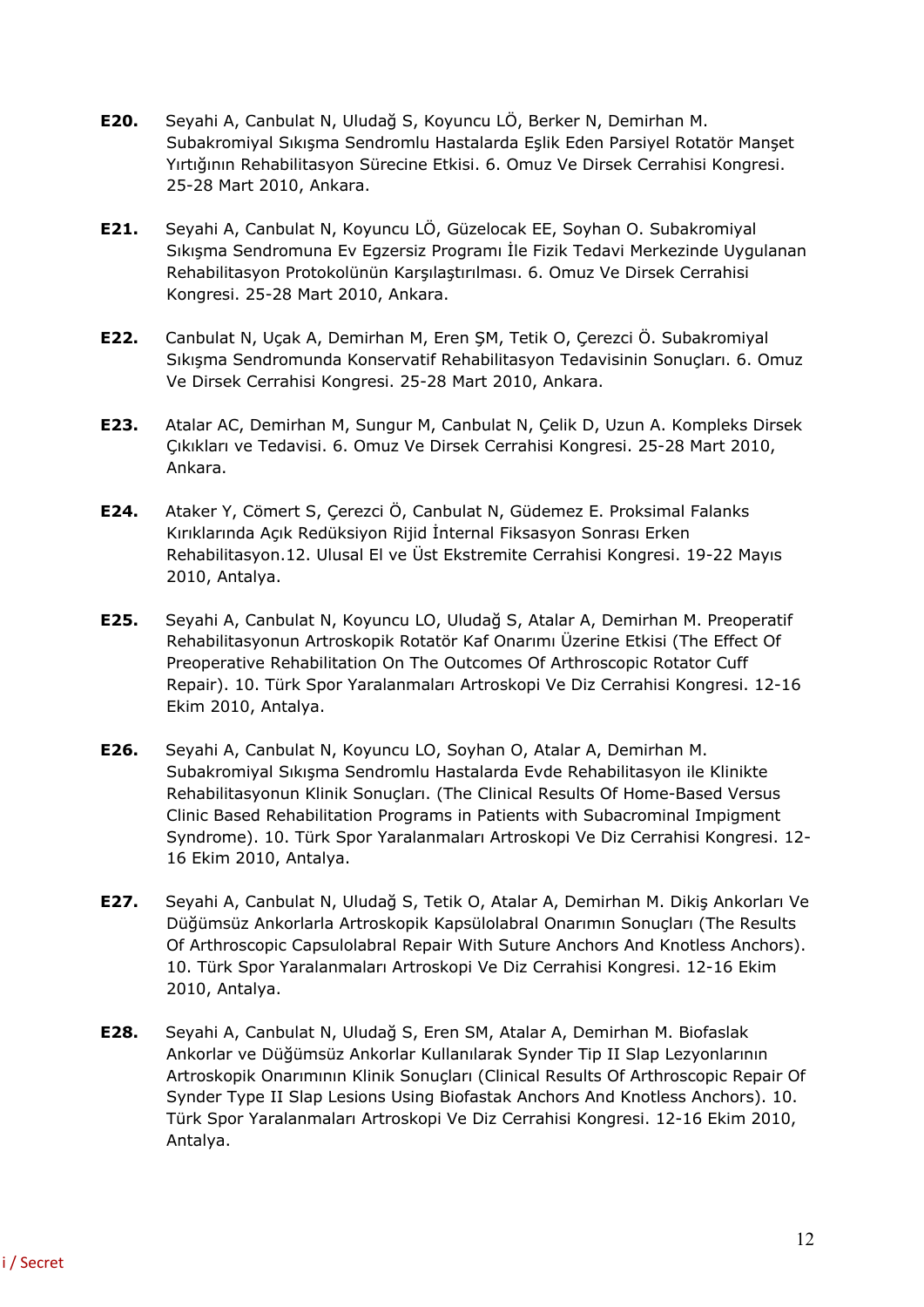- **E29.** Seyahi A, Canbulat N, Uludağ S, Koyuncu LO, Atalar A, Demirhan M. Subakromiyal Sıkışma Sendromlu Hastalarda Rotatör Kaf Bütünlüğünün Rehabilitasyon Sonuçları Üzerindeki Etkisi (The Effect of Rotator Cuff Integrity on The Outcomes of Rehabilitation in Patients with Subacrominal Impingement Syndrome). 10. Türk Spor Yaralanmaları Artroskopi Ve Diz Cerrahisi Kongresi. 12-16 Ekim 2010, Antalya.
- **E30.** Seyahi A, Canbulat N, Koyuncu LO, Tetik O, Atalar A, Demirhan M. İlk Kez Ve Birkaç Kez Görülen Dislokasyonlarda Omuz İnstabilitesinin Artroskopik Onarımının Sonuçları (The Results Of Arthroscopic Repair For Shoulder Instability in Patients with First Time and Multiple Dislocations). 10. Türk Spor Yaralanmaları Artroskopi Ve Diz Cerrahisi Kongresi. 12-16 Ekim 2010, Antalya.
- **E31.** Taymaz T, Ünal Z, Vural M, Canbulat N. Çok seyrek bir boyun ağrısı sebebi. Türk iç hastalıkları uzmanlık derneği 13. Ulusal iç hastalıkları kongresi,5-9 Ekim 2011, Antalya.
- **E32.** Koyuncu LÖ,Canbulat N, Seyahi A, Uzun A, Güzelocak E, Demirhan M. Artroskopik rotator manşet onarımı yapılan hastalarda ameliyat öncesi hasta eğitiminin ameliyat sonrası erken dönemde ağrı seviyesine etkisi. XXII. Ulusal Türk Ortopedi ve Travmatoloji Kongresi, V. Ulusal ortopedi ve travmatoloji hemşireliği kongresi, I. Fizyoterapi-ortopedi ortak sempozyumu. 31 Ekim -5 Kasım 2011, Belek, Antalya.
- **E33.** Seyahi A, Atalar AC, Canbulat N, Koyuncu LÖ, Uçak A, Demirhan M.Artroskopik çift sıra rotator manşet onarımı sonrası tendon boyutları ile işlevsel sonuçlar arasındaki ilişki. XXII. Ulusal Türk Ortopedi ve Travmatoloji Kongresi, V. Ulusal ortopedi ve travmatoloji hemşireliği kongresi, I. Fizyoterapi-ortopedi ortak sempozyumu. 31 Ekim -5 Kasım 2011, Belek, Antalya
- **E34.** Canbulat N, Seyahi A, Eren ŞM, Uçak A, Berker E, Demirhan M. Gövde stabilizasyon egzersizlerinin subakromiyal sıkışma sendromlu hastaların rehabilitasyonundaki etkisi. XXII. Ulusal Türk Ortopedi ve Travmatoloji Kongresi, V. Ulusal ortopedi ve travmatoloji hemşireliği kongresi, I. Fizyoterapi-ortopedi ortak sempozyumu. 31 Ekim -5 Kasım 2011, Belek, Antalya.
- **E35.** Atalar AC, Çil H, Turkel N, Çetik G, Eren Ş, Canbulat N. Glenoid kemik defektli hastalarda modifiye latarjet prosedürü. 7. Omuz ve Dirsek Cerrahisi Kongresi. 22- 24 Mart 2012, İstanbul
- **E36.** Seyahi A, Atalar AC, Canbulat N, Koyuncu Ö, Uçak A, Demirhan M. Artroskopik çift sıra rotator manşet tamiri sonrası tendon boyutları ile fonksiyonel sonuçlar arasındaki ilişki. 7. Omuz ve Dirsek Cerrahisi Kongresi. 22-24 Mart 2012, İstanbul
- **E37.** Koyuncu Ö, Canbulat N, Seyahi A, Uzun A, Güzelocak E, Demirhan M. Artroskopik rotator manşet tamiri yapılan hastalarda ameliyat öncesi hasta eğitiminin ameliyat sonrası erken dönemde ağrı seviyesine etkisi. 7. Omuz ve Dirsek Cerrahisi Kongresi. 22-24 Mart 2012, İstanbul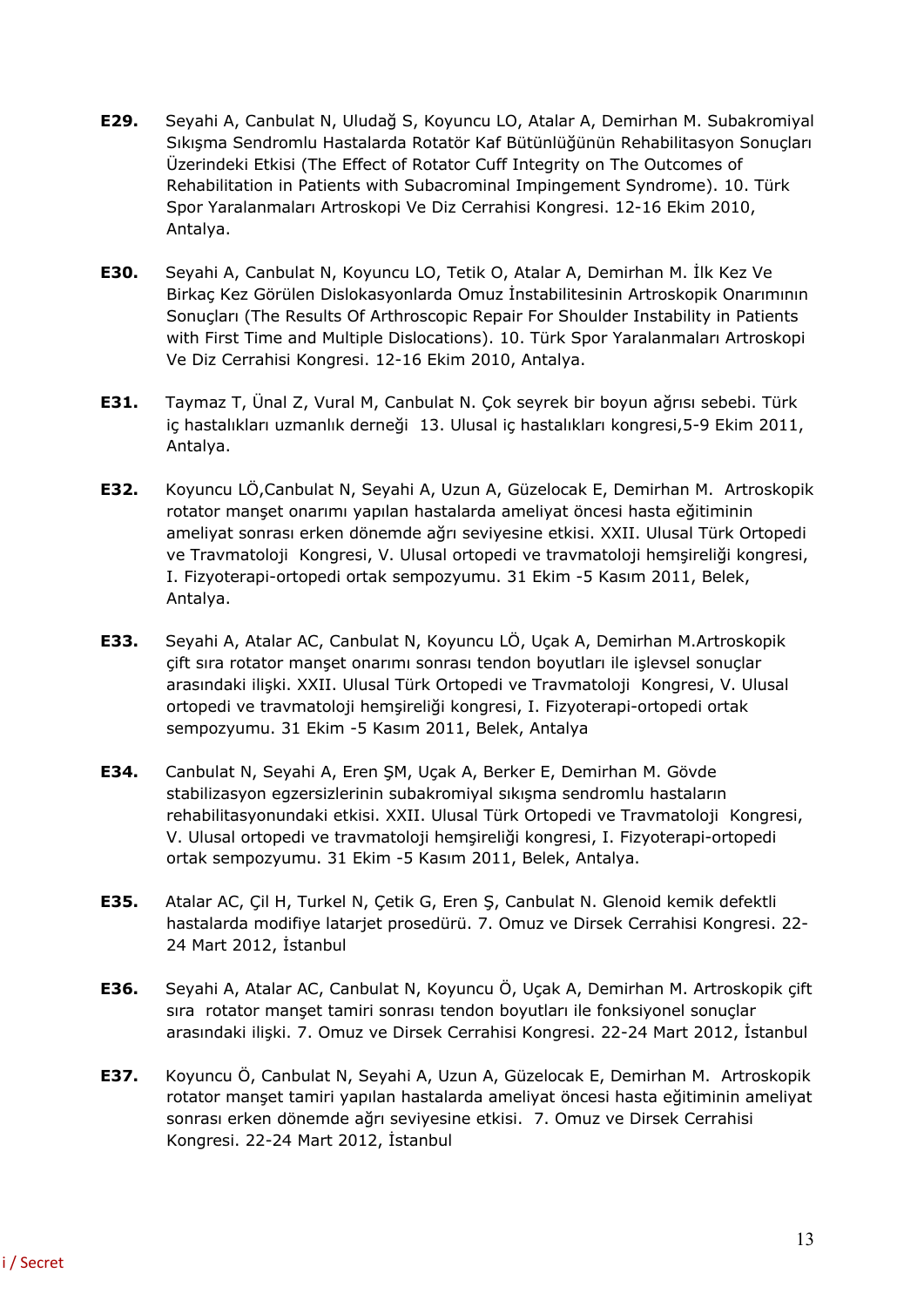- **E38.** Canbulat N, Seyahi A, Atalar AC, Koyuncu Ö, Berker E, Demirhan M. Gövde stabilizasyon egzersizlerinin subakromiyal sıkışma sendromlu hastaların rehabilitasyonundaki etkisi. 7. Omuz ve Dirsek Cerrahisi Kongresi. 22-24 Mart 2012, İstanbul
- **E39.** Canbulat N, Ataker Y, Demirhan M, Seyahi A, Eren ŞM, Uçak A. Artroskopik rotator kaf tamiri sonrasında yırtık boyuna bağlı rehabilitasyon programlarının sonuçları. 24. Ulusal fiziksel tıp ve rehabilitasyon kongresi. 27-31 Mart 2013, Antalya
- **E40.** Canbulat N, Seyahi A, Eren ŞM, Uçak A. Gövde stabilizasyon egzersizlerinin subakromiyal sıkışma sendromlu hastaların rehabilitasyonundaki etkisi. 24. Ulusal fiziksel tıp ve rehabilitasyon kongresi. 27-31 Mart 2013, Antalya
- **E41.** Ataker Y, Güdemez E, Cömert Ece S, Canbulat N,Gülgönen A. Başparmak karpometakarpal eklem osteoartritinde askı artropalstisi sonrası rehabilitasyon protokolü. 24. Ulusal fiziksel tıp ve rehabilitasyon kongresi. 27-31 Mart 2013, Antalya
- **E42.** Ataker Y, Cömert S, Canbulat N, Güdemez E. Fleksor digitorum profundus (FDP tendonu kopma kırıkları) sonrası rehabilitasyon. 24. Ulusal fiziksel tıp ve rehabilitasyon kongresi. 27-31 Mart 2013, Antalya
- **E43.** Koyuncu Ö, Canbulat N, Seyahi A, Uzun A, Güzelocak E, Demirhan M. Artroskopik rotator manşet cerrahisi öncesi verilen hasta eğitiminin cerrahi sonrası erken dönemde ağrı seviyesi üzerine etkisi var mıdır? 24. Ulusal fiziksel tıp ve rehabilitasyon kongresi. 27-31 Mart 2013, Antalya
- **E44.** Canbay S, Ataker Y, Canbulat N, Kabaoglu Unal Z, Öktemoğlu T, Sasani M, Özer AF. Posterior dinamik enstrümantasyonun lumbar dejeneratif disk hastalığında görülen yüksek intensite bölgesine etkisi. 24. Ulusal fiziksel tıp ve rehabilitasyon kongresi. 27-31 Mart 2013, Antalya
- **E45.** Demirhan M, Eren İ, Canbulat N, Çobanoğlu E, Sevinç T, Özekli Mısırloğlu T, Seyahi A. Kinezyolojik Bantlama Yönteminin Omuz Kas Kuvveti Üzerine Etkileri. 25. Ulusal FTR Kogresi. 22-26 Nisan, 2015, Antalya.
- **E46.** Özekli Mısırlıoğlu T, Eren İ, Canbulat N, Çobanoğlu E, Günerbüyük C, Demirhan M. Sağlıklı Genç Kadınlarda Kor Stabilizasyon Egzersizlerinin Omuz Abduksiyon Kuvveti Üzerine Etkileri. 25. Ulusal FTR Kongresi. 22-26 Nisan, 2015, Antalya.
- **E47.** Eren İ, Demirhan M, Canbulat N, Özekli Mısırlıoğlu T, Günerbüyük C, Özben H. Constant Omuz Skorunda Kuvvet Ölçümlerinin Keskinliği ve Dinlenme Sürelerinin Etkisi (poster). 25.Ulusal FTR Kongresi. 22-26 Nisan, 2015, Antalya
- **E48.** Canbulat N, Eren İ, Atalar AC, Demirhan M, Eren ŞM, Uçak A. Donuk Omuzun Cerrahi Dışı Tedavisi: Oral Glukokortikoidler. 25.Ulusal FTR Kongresi. 22-26 Nisan, 2015, Antalya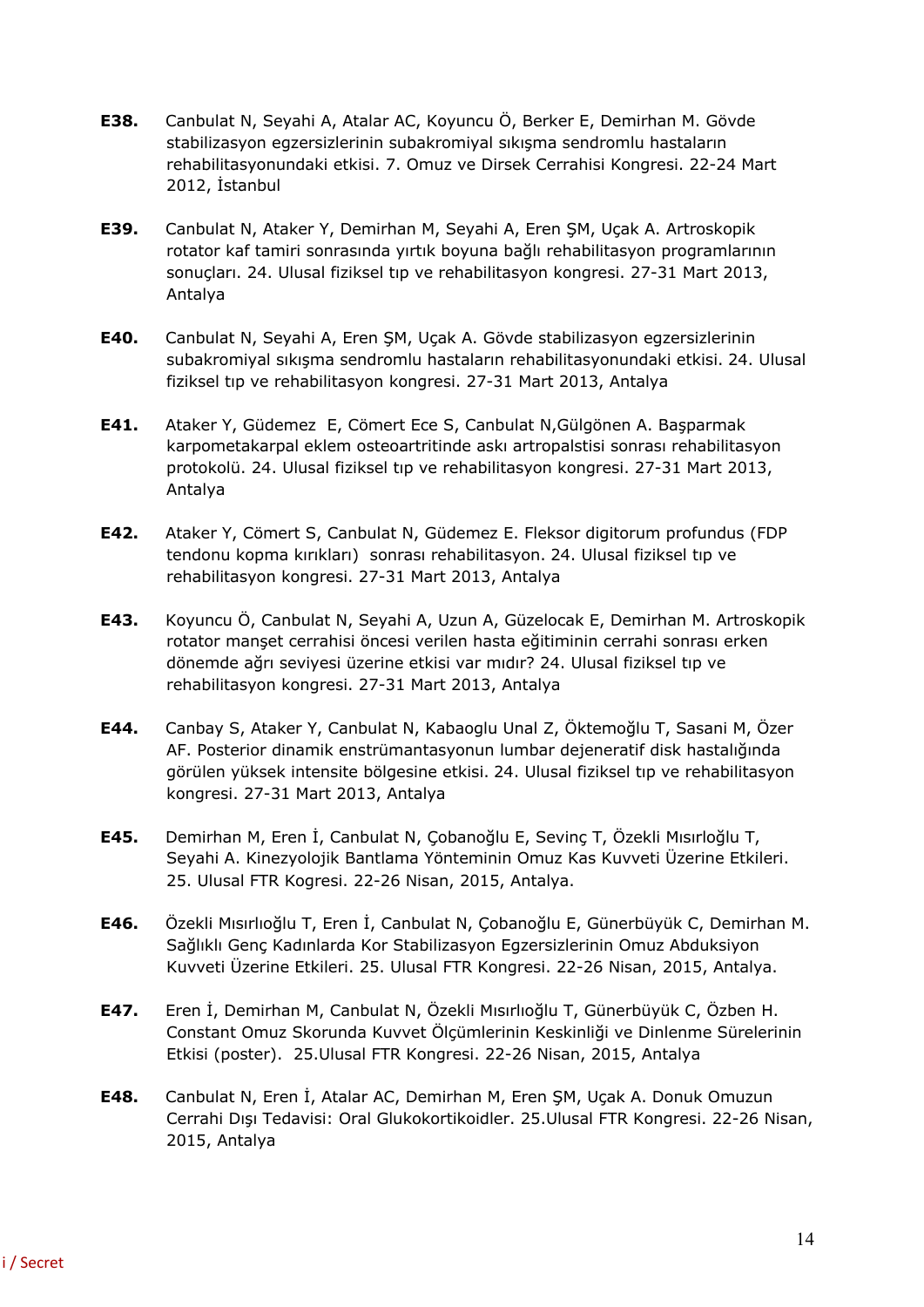- **E49.** Demirhan M, Eren İ, Canbulat N, Çobanoğlu E, Sevinç T, Özekli Mısırloğlu T, Seyahi A. Kinezyolojik Bantlama Yönteminin Omuz Kas Kuvveti Üzerine Etkileri. 25. Ulusal Türk Ortopedi ve Travmatoloji Kongresi. 27 Ekim - 1 Kasım 2015, Antalya
- **E50.** Özekli Mısırlıoğlu T, Eren İ, Canbulat N, Çobanoğlu E, Günerbüyük C, Demirhan M. Sağlıklı Genç Kadınlarda Kor Stabilizasyon Egzersizlerinin Omuz Abduksiyon Kuvveti Üzerine Etkileri. 25. Ulusal Türk Ortopedi ve Travmatoloji Kongresi. 27 Ekim - 1 Kasım 2015, Antalya
- **E51.** Eren İ, Demirhan M, Canbulat N, Özekli Mısırlıoğlu T, Günerbüyük C, Özben H. Constant Omuz Skorunda Kuvvet Ölçümlerinin Keskinliği ve Dinlenme Sürelerinin Etkisi (poster). 25. Ulusal Türk Ortopedi ve Travmatoloji Kongresi. 27 Ekim - 1 Kasım 2015, Antalya
- **E52.** Demirhan M, Canbulat N, Akpek S, Eren ŞM, Uçak A, Eren İ, Özekli Mısırlıoğlu T. Rotator Interval Lezyonlarında Artroskopik Onarımın Fonksiyonel Ve Radyolojik Sonuçları. 25. Ulusal Türk Ortopedi ve Travmatoloji Kongresi. 27 Ekim - 1 Kasım 2015, Antalya
- **E53.** Ozekli Misirlioglu T, Eren I, Ozyemisci Taskiran O, Gunerbuyuk C, Birsel O, Canbulat N, Demirhan M. Hasta Tarafından Derecelendirilen Constant-Murley Skorlaması'nın Türkçe Geçerlilik ve Güvenilirlik Çalışması. 25-29 Nisan, 2017, Antalya

## **F. Other Publications:**

## **Books:**

- **1.** Berker N, Canbulat N, Demirhan M(Ed.). Omuz- Dirsek-Diz Ayak Bileği Rehabilitasyon Protokolleri. Nobel Tıp Kitapevleri, 2009, İstanbul.
- **2.** Çerezci Ö, Ataker Y, Canbulat N, Güdemez E (Ed). El Rehabilitasyonu. Amerikan Hastanesi Yayınları, 2013, İstanbul

## **Book Chapters:**

- **1.** Canbulat N. "Dejeneratif Spine Rehabilitasyonu". Özer AF (Ed). Lomber Disk Hastalığı. pp:253-275 Logos Yayıncılık, 2000, İstanbul.
- **2.** Akgöl I, Canbulat N, Çelik D, Demirhan M, Seyahi A. "Subakromiyal Sıkışma Sendromu". Berker N, Canbulat N, Demirhan M(Ed.). Omuz- Dirsek-Diz Ayak Bileği Rehabilitasyon Protokolleri. pp:3-9. Nobel Tıp Kitapevleri, 2009, İstanbul.
- **3.** Akgöl I, Canbulat N, Çelik D, Demirhan M, Seyahi A. "Artroskopik Subakromiyal Dekompresyon". Berker N, Canbulat N, Demirhan M(Ed.). Omuz- Dirsek-Diz Ayak Bileği Rehabilitasyon Protokolleri. pp:11-14. Nobel Tıp Kitapevleri, 2009, İstanbul.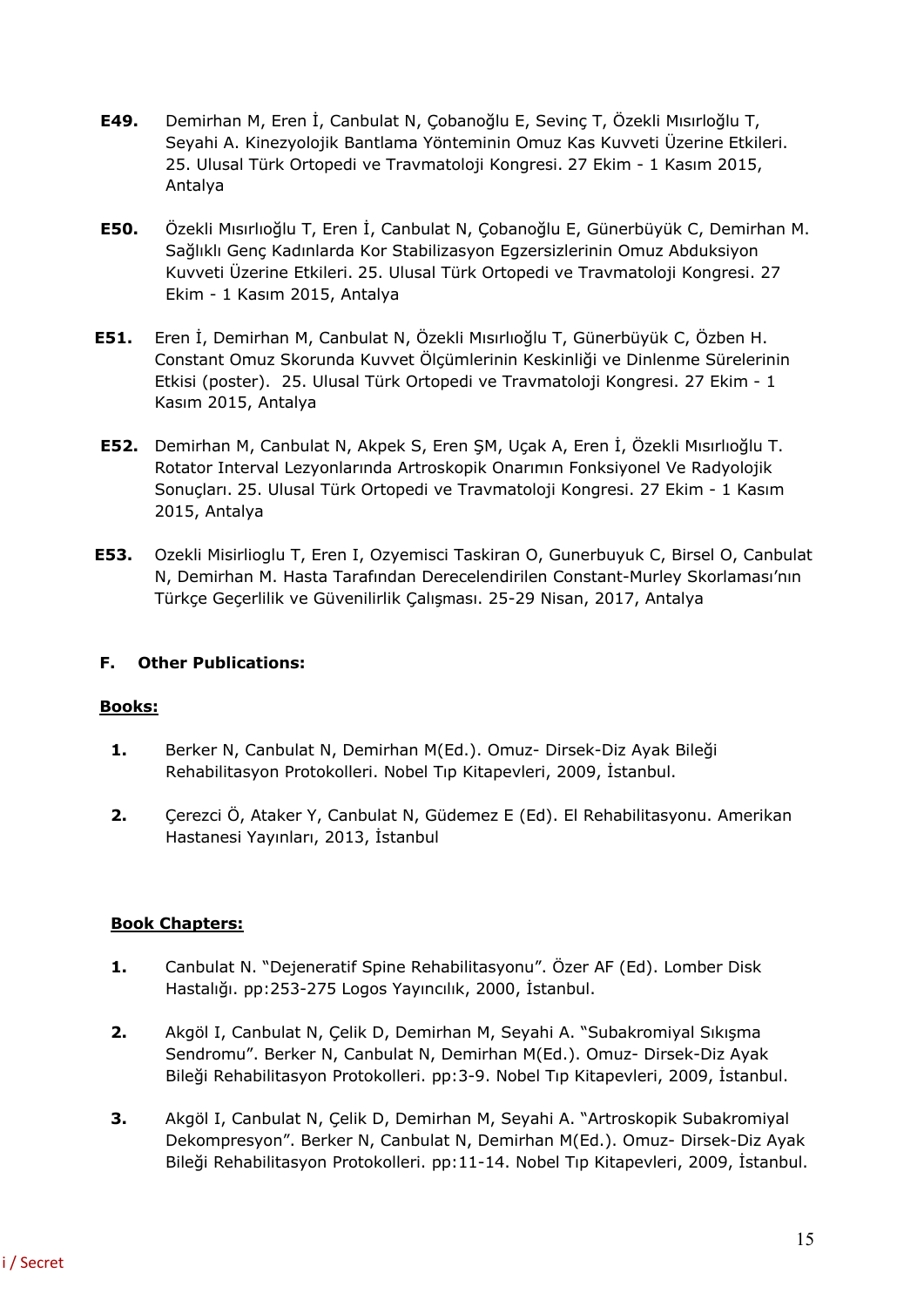- **4.** Akgöl I, Canbulat N, Çelik D, Demirhan M, Seyahi A. "Rotatör Manşetin Küçük (<2 Cm) Yırtıkları". Berker N, Canbulat N, Demirhan M(Ed.). Omuz- Dirsek-Diz Ayak Bileği Rehabilitasyon Protokolleri.pp:15-20. Nobel Tıp Kitapevleri, 2009, İstanbul.
- **5.** Akgöl I, Canbulat N, Çelik D, Demirhan M, Seyahi A. "Rotatör Manşetin Orta(2-4 cm) Büyüklükte Yırtıkları". Berker N, Canbulat N, Demirhan M(Ed.). Omuz- Dirsek-Diz Ayak Bileği Rehabilitasyon Protokolleri. pp: 21-26. Nobel Tıp Kitapevleri, 2009, İstanbul.
- **6.** Akgöl I, Canbulat N, Çelik D, Demirhan M, Seyahi A. "Rotatör Manşetin Büyük (>5 cm) Yırtıkları". Berker N, Canbulat N, Demirhan M(Ed.). Omuz- Dirsek-Diz Ayak Bileği Rehabilitasyon Protokolleri. pp: 27-32. Nobel Tıp Kitapevleri, 2009, İstanbul.
- **7.** Akgöl I, Canbulat N, Çelik D, Demirhan M, Seyahi A. "Bankart Lezyonu". Berker N, Canbulat N, Demirhan M(Ed.). Omuz- Dirsek-Diz Ayak Bileği Rehabilitasyon Protokolleri. pp: 33-43. Nobel Tıp Kitapevleri, 2009, İstanbul.
- **8.** Akgöl I, Canbulat N, Çelik D, Demirhan M, Seyahi A. "Superior Labrum Anterior Posterior (SLAP) Lezyonu". Berker N, Canbulat N, Demirhan M(Ed.). Omuz-Dirsek-Diz Ayak Bileği Rehabilitasyon Protokolleri. pp:45-50. Nobel Tıp Kitapevleri, 2009, İstanbul.
- **9.** Akgöl I, Canbulat N, Çelik D, Demirhan M, Seyahi A. "Donuk Omuz". Berker N, Canbulat N, Demirhan M(Ed.). Omuz- Dirsek-Diz Ayak Bileği Rehabilitasyon Protokolleri. pp:51-60. Nobel Tıp Kitapevleri, 2009, İstanbul.
- **10.** Canbulat N. "Klinik Tedavi Nereye Kadar". Özer AF(Ed). Lomber Dejeneratif Disk Hastalığı ve Dinamik Stabilizasyon. pp:168-173. Amerikan Hastanesi Yayınları, 2011, İstanbul.
- **11.** Çerezci Ö, Canbulat N, Tura A. Bel egzersizlerinin lomber stabilizasyonda önemi ve seçilecek egzersiz programı. Özer AF(Ed). Lomber Dejeneratif Disk Hastalığı ve Dinamik Stabilizasyon. pp:140-153. Amerikan Hastanesi Yayınları, 2011, İstanbul.
- **12.** Canbulat N. "Omuz Artroskopisi Sonrası Rehabilitasyon". Demirhan M (Ed). Omuz ve Dirsek Artroskopisi. Omuz ve Dirsek Cerrahisi Derneği Yayınları, 2011
- **13.** Canbulat N, Güneş B, Güdemez E. Osteoartrit Bölüm 22 El Rehabilitasyonu İstanbul, Amerikan Hastanesi Yayınları, 2013
- **14.** Canbulat N, Ataker Y. "Osteoporoz". Zileli M, Özer AF (Eds). Omurilik ve Omurga Cerrahisi" 1223-1232 pp., Cilt II, İzmir, İntertıp Yayınevi, 2014
- **15.** Ataker Y, Canbulat N. "Bel ağrısında fizik tedavi ve rehabilitasyon". Zileli M, Özer AF (Eds). Omurilik ve Omurga Cerrahisi" 1933-1943 pp., Cilt III, İzmir, İntertıp Yayınevi, 2014
- **16.** Canbulat N, Ataker Y. "Füzyon ve Hareketi Koruyan Cerrahi Sonrası Rehabilitasyon". Özer AF, Zileli M(Ed). Omurilik ve Omurga Cerrahisi, 1951-1961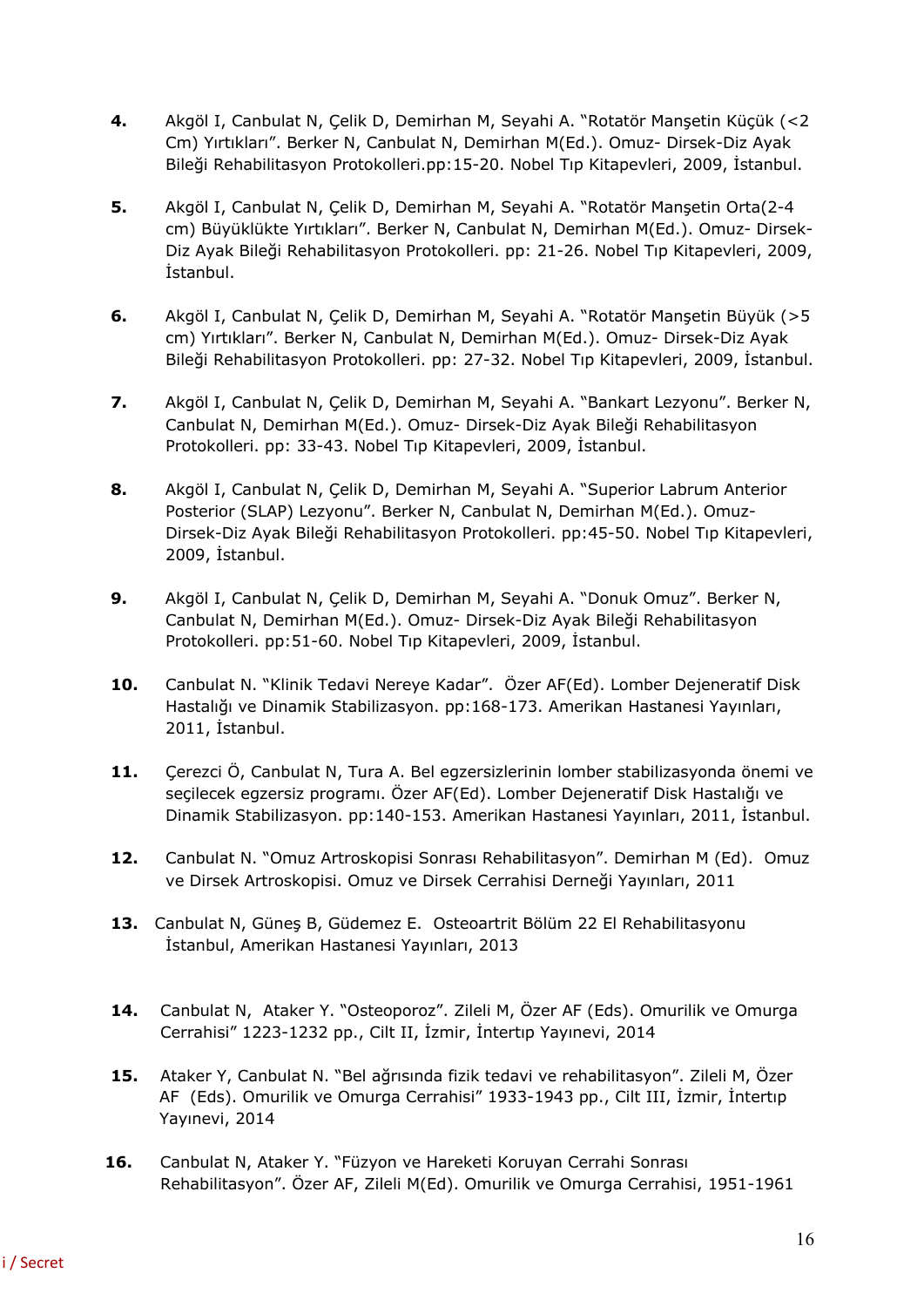pp.,Cilt III, İzmir, İntertıp Yayınevi, 2014

- **17.** Canbulat N, Özer AF."Omurgada basit diskektomi, transpediküler dinamik stabilizasyon ve füzyon cerrahisi sonrası rehabilitasyon". Özer AF, Dalbayrak S, Arslantaş A (Ed).Temel Spinal Cerrahi, 1083-1097pp, Cilt II, İzmir, İntertıp Yayınevi, 2015
- **18.** Canbulat N, Ozekli Misirlioglu T. 'Rehabilitation following deformity surgery'. In: Dalbayrak S, Yaman O, Kaptanoglu E, Simsek S, Ates O, Dalgıç A, ed. Spinal Deformities. pp:125-131. Türk Nöroşirüji Derneği Spinal ve Periferik Sinir Cerrahisi Öğretim ve Eğitim Grubu Yayınları No:18, Ankara, 2015.
- **19.** Canbulat N, Özer AF." Rehabilitation after simple discectomy, transpedicular dynamic stabilization and fusion surgery". Özer AF, Dalbayrak S, Arslantaş A (Ed). Principles of Spine Surgery, İzmir, İntertıp Yayınevi, 2016 (ISBN 978605500412-5)
- **20.** Özekli Misirlioglu T. Canbulat N, Sporcularda omuz rehabilitasyonuna genel bakış. Ömer Faruk Taşer, Bülent Bayraktar (Ed) Futbol Hekimliği, Nobel Tıp Kitabevleri, 2020

## **Invited Speaker, Seminars:**

- **1.** Canbulat N, Çerezci Ö. Obezite ve Egzersiz. New York Presbyterian the University Hospital of Columbia and Corneal ve VKV. Amerikan Hastanesi. Kardiyoloji, Kardiyotorasik Cerrahi ve Obezite Tedavisinde En Son Gelişmeler Sempozyumu. 1 Ekim 1999, İstanbul.
- **2.** Canbulat N. Faset Sendromu. Multidisipliner Ağrı Toplantısı. 15 Şubat 2000, VKV. Amerikan Hastanesi, İstanbul.
- **3.** Canbulat N.Recent Advances in Metabolic Syndrome and Effects of Exercise on Metabolic Syndrome. 14 Eylül 2000, VKV Amerikan Hastanesi, İstanbul.
- **4.** Canbulat N. Omuz Protezleri Sonrası Rehabilitasyon. Multidisipliner Ağrı Toplantısı. 11 Ocak 2001, VKV. Amerikan Hastanesi
- **5.** Canbulat N. Osteoporoz. Multidisipliner Ağrı Toplantısı. 5 Nisan 2001, VKV. Amerikan Hastanesi, İstanbul.
- **6.** Canbulat N. Egzersiz ve Tipleri. Amerikan Hastanesi Endokrinoloji Diyabet ve Metabolizma Bölümü Toplantısı. 22 Şubat 2001, Hyatt Regency Oteli, İstanbul.
- **7.** Canbulat N. Diyabette Fizik Aktivite. Amerikan Hastanesi Endokrinoloji Diyabet ve Metabolizma Bölümü, Diyabet Dersliği. 25 Mayıs 2001, İstanbul.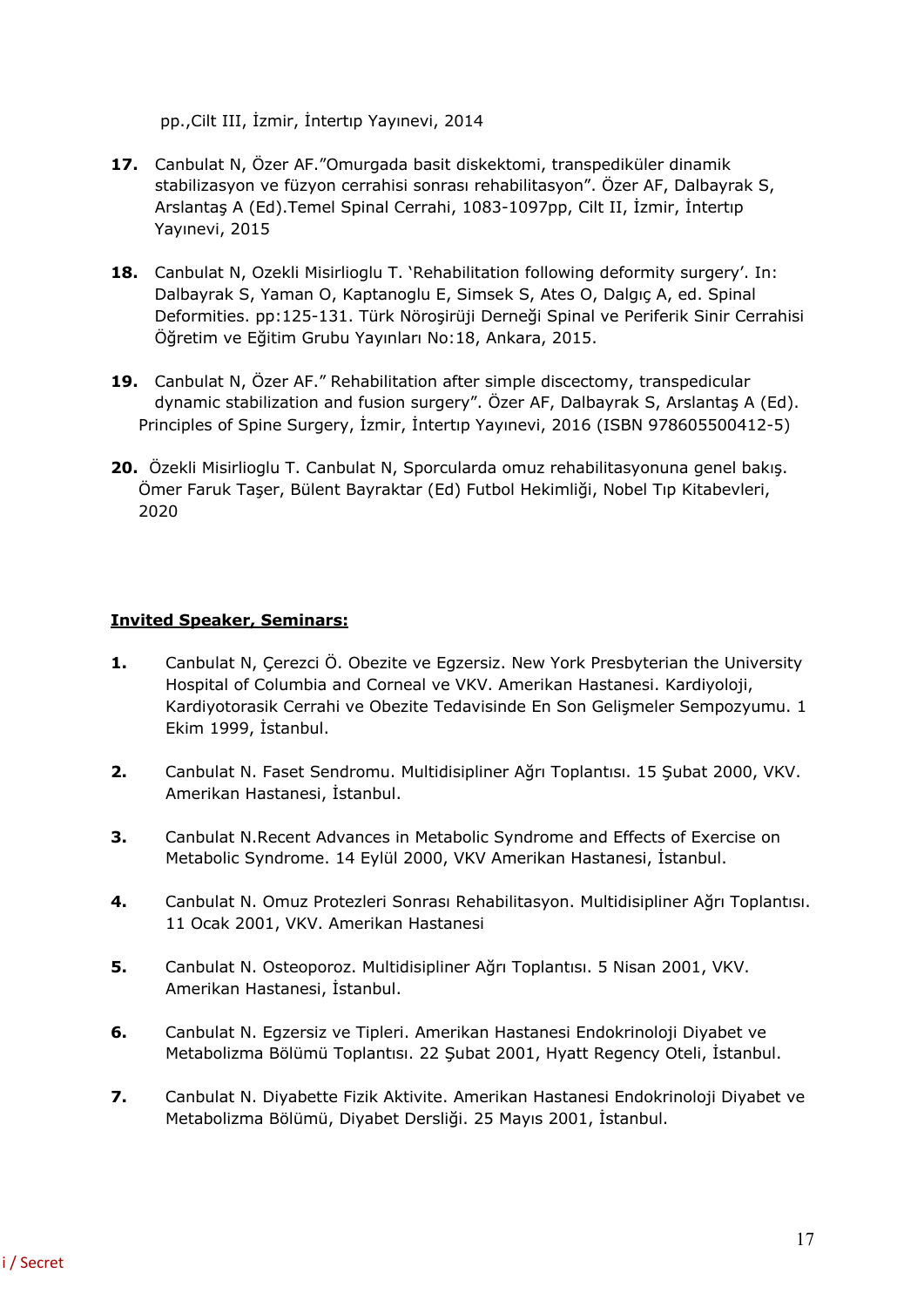- **8.** Canbulat N. Soru ve Cevaplar. Amerikan Hastanesi Obezite, Diyabet Ve Hipertansiyon Paneli. Nilüfer Hatun ilköğretim Okulu. 21-22 Haziran 2001, İstanbul.
- **9.** Canbulat N. Diz Rehabilitasyon Protokolleri. Amerikan Hastanesi FTR- Ortopedi Eğitim Toplantıları, 5 Ocak 2003, İstanbul
- **10.** Canbulat N.Obezitede Fizik Aktivite ve Egzersiz.16 Ocak 2003, VKV Amerikan Hastanesi, İstanbul
- **11.** Canbulat N. Osteoporoz. Amerikan Hastanesi. Dünya Kadınlar Günü Buluşması. 7 Mart 2003, İstanbul.
- **12.** Canbulat N. Omuz Outcome Skalaları. Amerikan Hastanesi FTR- Ortopedi Eğitim Toplantıları, 17 Kasım 2003, İstanbul.
- **13.** Canbulat N. Skapular Diskineziler. Amerikan Hastanesi FTR- Ortopedi Eğitim Toplantıları, 23. Şubat 2004, İstanbul.
- **14.** Canbulat N. Osteoporoz Paneli. Anne Ve Çocuk Fuarı. 7 Mart 2004, İstanbul.
- **15.** Canbulat N. Yaşlılıkta Egzersiz. 21 Mart 2004. Etiler Emekli Sandığı Dinlenme Bakımevi, İstanbul.
- *16.* Canbulat N. Spinal Kord Yaralanmalı Hasta Takdimi. 12 Mayıs 2004. 6. İstanbul Tıp Fakültesi Fizik Tedavi ve Rehabilitasyon Anabilim Dalı'nda Vaka Takdimi, İstanbul.
- **17.** Canbulat N. Patellofemoral Hastalıklarda Etyopatoloji. Amerikan Hastanesi FTR-Ortopedi Eğitim Toplantıları. 2 Haziran 2005, İstanbul.
- **18.** Canbulat N. Ameliyat Sonrası Evde Bakım ve Tedavi, Hasta Eğitimi. Amerikan Hastanesi. Artroskopik Girişimler ve Hemşirelik Uygulamaları Semineri. 14 Ekim 2005, İstanbul.
- **19.** Canbulat N. Bel Ağrılarında Spinal Cerrahi Girişimler ve Dinamik Stabilizasyon Egzersizleri. Şişli Etfal Eğitim ve Araştırma Hastanesi. 22 Ekim 2010, İstanbul.
- **20.** Canbulat N. Omuz Rehabilitasyonunda Kinetik Zincir Yaklaşımı ve Skapular Diskinezi. Amerikan Hastanesi Ortopedi FTR Toplantıları. 3 Kasım 2010, İstanbul.
- **21.** Canbulat N. Özel Egzersiz Programları. Amerikan Hastanesi Pazartesi Konferansları. 20 Aralık 2010, İstanbul.
- **22.** Canbulat N. Rotator Manşet: Konservatif Tedavi ve Cerrahi Sonrası Rehabilitasyon. Türkiye Fiziksel Tıp ve Rehabilitasyon Derneği'nin 2011-2012 dönemi aylık bilimsel toplantısı. 3 Ekim 2011, İstanbul.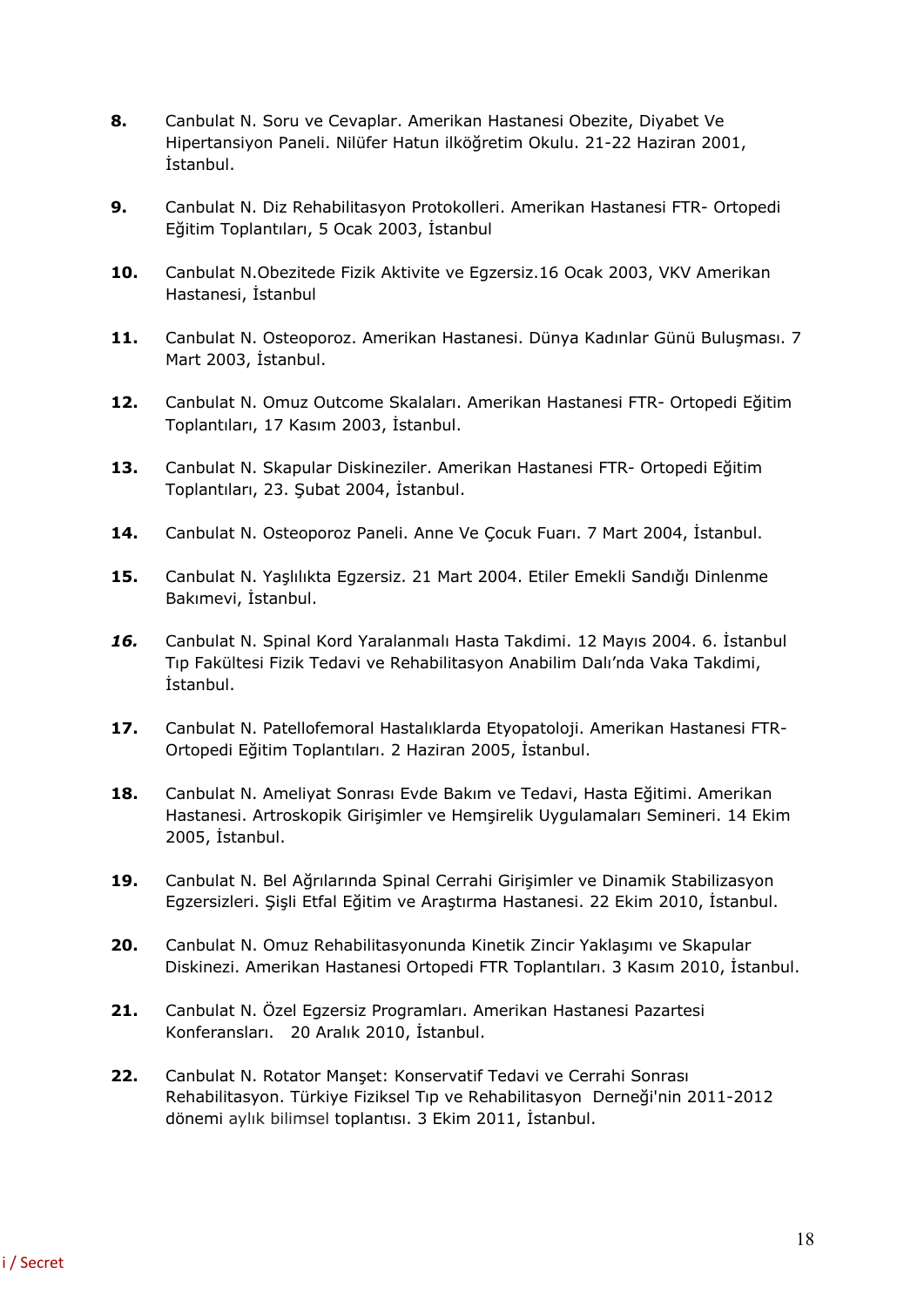- **23.** Canbulat N.Rotatör manşet yırtıklarında konservatif tedavi ve cerrahi tedavi sonrası rehabilitasyon. TC Sağlık Bakanlığı Şişli Etfal Eğitim ve Araştırma Hastanesi. Fiziksel Tıp ve Rehabilitasyon Klinik Şefliği. 25 Ekim 2011, İstanbul
- **24.** Canbulat N. Omuz İnstabilitesi: Cerrahi Sonrası Rehabilitasyon. Türkiye Fiziksel Tıp ve Rehabilitasyon Derneği aylık bilimsel toplantısı. 5 Kasım 2012, İstanbul
- **25.** Canbulat N. National osteoporosis foundation 2013 klinik rehberi, postmenapozal kadınlarda ve 50 yaş üzeri erkeklerde osteoporozun önlenmesi, teşhisi ve tedavisi. Amerikan Hastanesi. Ortopedi ve Travmatoloji Bölümü Toplantısı, 29 Nisan 2013
- **26.** Canbulat N. Obezite ve Egzersiz. Koç Üniversitesi Tıp Fakültesi, Fizik Tedavi ve Rehabilitasyon 1 Kasım 2013
- **27.** Canbulat N. Stroke sonrası düşük ayakta fonksiyonel elektrik stimülasyonu. 17 Mart 2015 Amerikan Hastanesi
- **28.** Canbulat N. Abdominal Kaslar Fonksiyonel Anatomi. 20 Şubat 2018,Amerikan Hastanesi Fizik Tedavi ve Rehabilitasyon Bölüm Toplantısı

#### **Invited Speaker, Congress:**

- **1.** Canbulat N. Obezite ve Egzersiz, 21. Ulusal Fiziksel Tıp ve Rehabilitasyon Kongresi. 24-29 Ekim 2007, Antalya.
- **2.** Canbulat N. Dirsek Artroskopisi Sonrası Rehabilitasyon. Akdeniz Üniversitesi Tıp Fakültesi Klinik Anatomi Araştırma ve Uygulama Merkezi, Dirsek Artroskopisi Kadavra Kursu. 5-6 Haziran 2009, Antalya.
- **3.** Canbulat N. Omurga Cerrahisi Sonrası Rehabilitasyon. 22. Ulusal Fiziksel Tıp ve Rehabilitasyon Kongresi. 12-17 Haziran 2009, İstanbul.
- **4.** Canbulat N. Rotatör Manşet, Konservatif Tedavi ve Postop. Rehabilitasyon. 6. Omuz Ve Dirsek Cerrahisi Kongresi, 25-28 Mart 2010, Ankara.
- **5.** Canbulat N. Dirsek Artroskopisi Sonrası Rehabilitasyon. II. Dirsek Artroskopisi Kadavra Kursu (İleri Artroskopi Kursu). Akdeniz Üniversitesi Tıp Fakültesi Prof. Dr. Yaşar Uçar Klinik Anatomi Eğitim ve Araştırma Ünitesi. 11-12 Haziran 2010, Antalya.
- **6.** Canbulat N. Core Stabilizasyon Egzersizleri (Postür Egzersizleri). 23. Ulusal Fiziksel Tıp ve Rehabilitasyon Kongresi. 11-15 mayıs 2011, Antalya
- **7.** Canbulat N. Rotator Manset: Konservatif Tedavi ve Cerrahi Sonrası Rehabilitasyon. Türkiye Fiziksel Tıp ve Rehabilitasyon Derneği aylık bilimsel toplantısı, 3 Ekim 2011, İstanbul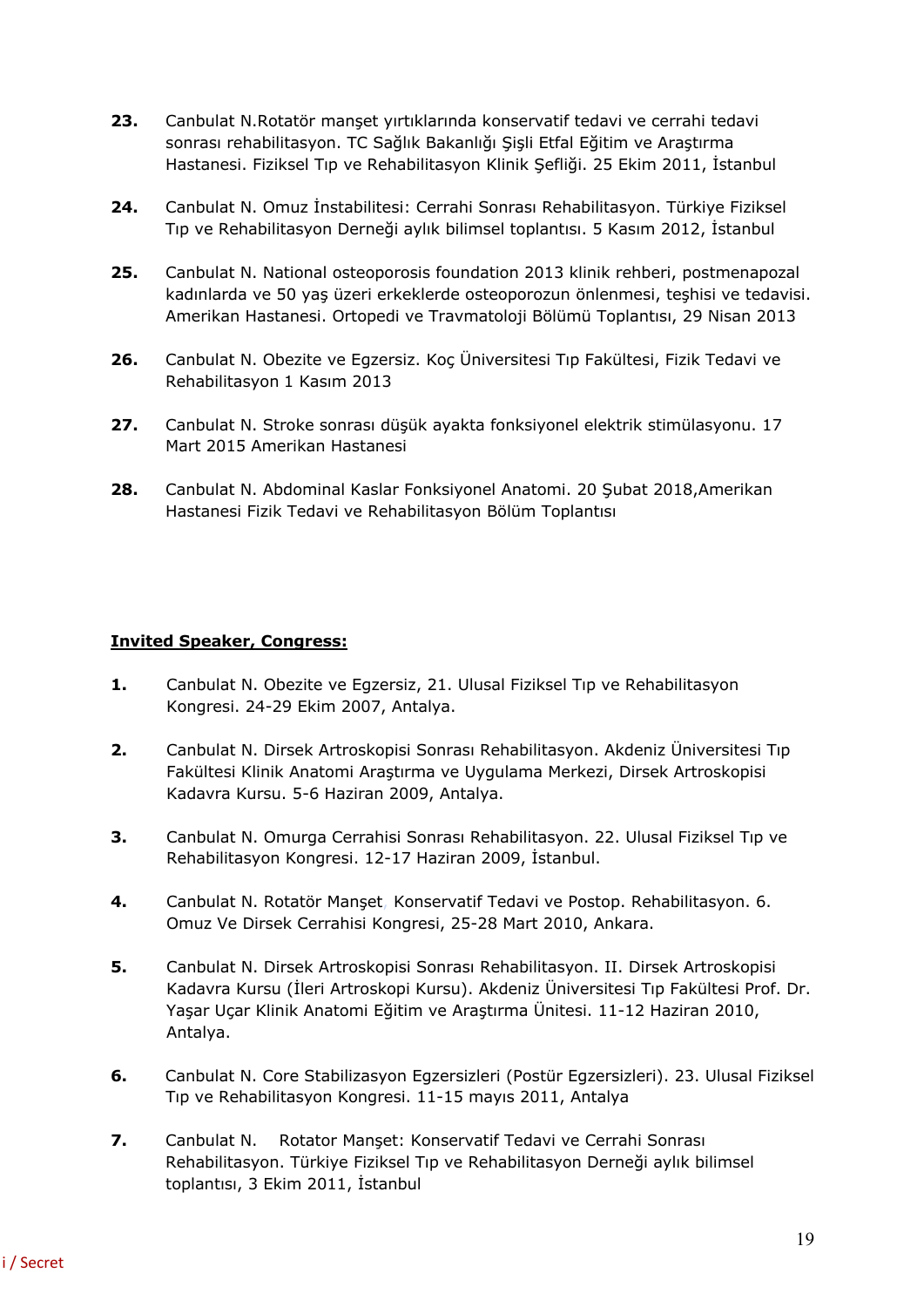- **8.** Canbulat N. The importance of physical exercises on the treatment of low back pain. First Annual Meeting of the ISASS Turkey Chapter (SAS-TURK) "Rigid and Dynamic Instrumentation of the Cervical and Lumbar Spine", 10-12 November 2011, Istanbul.
- **9.** Canbulat N. Omuz instabilitesi –postoperatif rehabilitasyon. 7. Omuz ve Dirsek Cerrahisi Kongresi. 22-24 Mart 2012, İstanbul
- **10.** Canbulat N. Diz eklemi ve fonksiyonel anatomisi. 43. Geleneksel Çubukçu günleri. Ortopedik Rehabilitasyon Diz Eklemi, 23 Kasım 2012, İstanbul.
- **11.** Canbulat N. Omurga cerrahisi sonrası fiziyatrik yaklaşım. 24. Ulusal fiziksel tıp ve rehabilitasyon kongresi.27-31 Mart 2013, Antalya
- **12.** Canbulat N. Spinal cerrahi sonrası fizik tedavi ve rehabilitasyon. Türk Nöroşirürji Derneği 27. Bilimsel Kongresi. 12-16 Nisan 2013, Antalya
- **13.** Canbulat N. Postoperative Rehabilitation Protocols for Rotator Cuff Lesions. 12th Congress of European Forum for Research in Rehabilitation. 11-14 September 2013, Istanbul.
- **14.** Canbulat N. Rehabilitation after lumbar discectomy and spinal instrumentation. International Basic Neurosurgery Course (IBNC) 14-18 March 2014, Antalya
- 15. Canbulat N. Pain of spinal origin. International Basic Neurosurgery Course (IBNC) 14-18 March 2014, Antalya
- **16.** Canbulat N. Rehabilitation after spinal cord injury. International Basic Neurosurgery Course (IBNC) 14-18 March 2014, Antalya
- **17.** Canbulat N. Yetersiz bel cerrahisi tanım ve fizik tedavi yaklaşımı. Türk Omurga Derneği, 1. Omurga buluşması 08-10 Mayıs 2014, İstanbul.
- **18.** Canbulat N. Omurga cerrahisi sonrası egzersiz. 25.Ulusal FTR Kongresi. 22-26 Nisan, 2015, Antalya
- **19.** Canbulat N. Deformitede kasların ve FTR rolü. Türk Nöroşirürji Derneği Spinal ve Periferik Sinir Cerrahisi Öğretim ve Eğitim Grubu "Spinal Deformiteler Sempozyumu", 29 Ekim-1 Kasım 2015 Antalya
- **20.** Canbulat N. Rehabilitation in Neuro-Oncology. SeENS International Neurosurgery Course, 18-20 Agust 2017, Istanbul
- **21.** Canbulat N, Güven Z. Omuz rehabilitasyonunda 360 derece. 26. Ulusal Fiziksel Tıp ve Rehabilitasyon Kongresi. 25- 29 Nisan 2017, Antalya
- **22.** Canbulat N. Karın Duvarı Fonksiyonel Anatomisi 6.Ulusal Fıtık Cerrahisi Kongresi, 5-7 Ekim 2017, İstanbul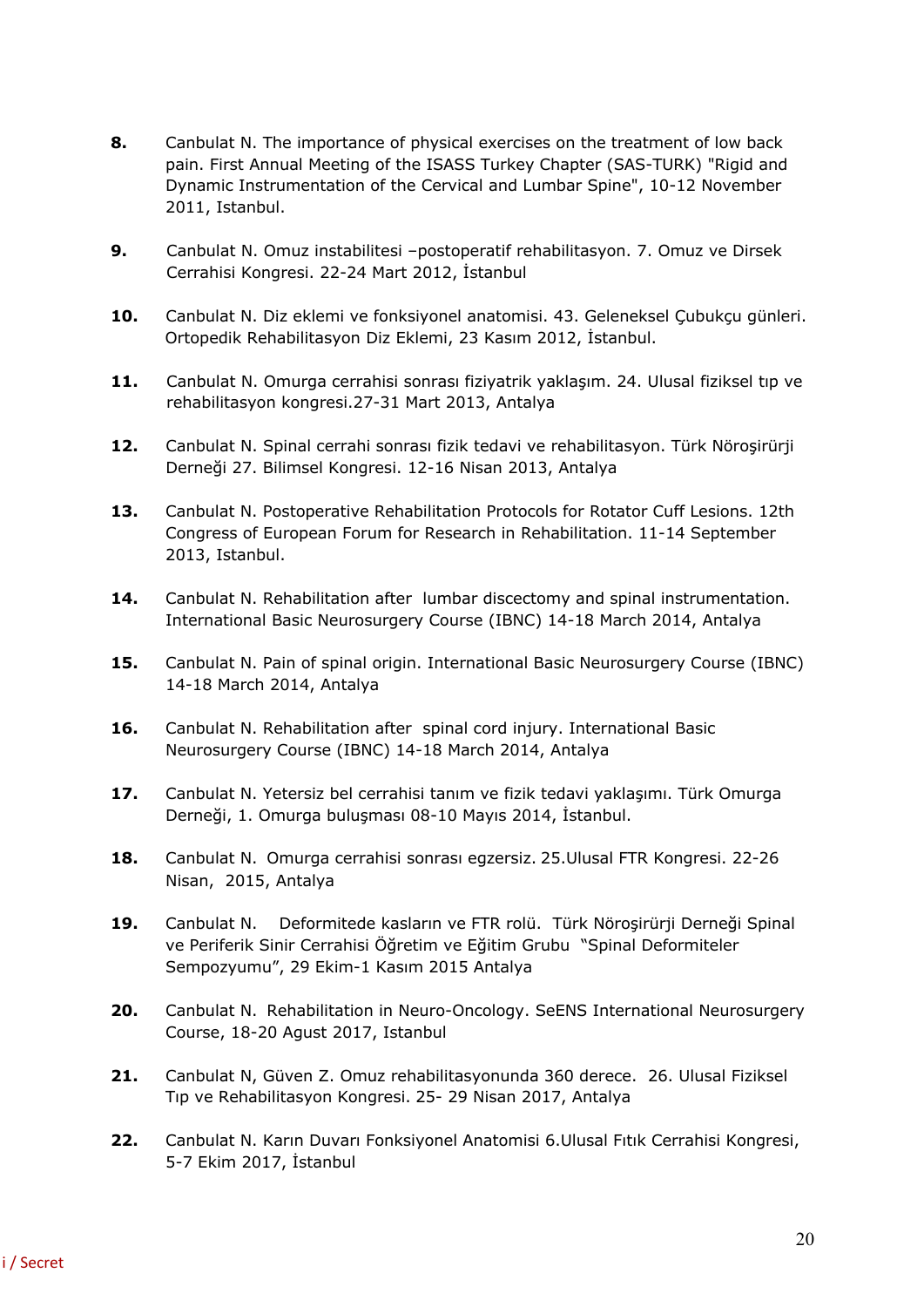- **23.** Canbulat N. Düşük Dereceli İstmik Spondilolistezis: Konservatif tedavide hasta seçimi. Tedavi yöntemleri ve sonuçları. TNDer SPSCG İstanbul Spinal Toplantıları. 8 Kasım 2017, İstanbul
- **24.** Canbulat N. Omurgada Cerrahi Sonrası Egzersiz Reçeteleme (Diskektomi, Stabilizasyon) Ne Zaman Başlanır, Neler Yapılır? 48. Çubukçu Günleri, 24 Kasım 2017, İstanbul
- **25.** Canbulat N. Subakromial Sıkışma Sendromunda Rehabilitasyon Hedefleri ve Sahaya Dönüş. Sportif Rehabilitasyon 2018, 23-24 Şubat 2018, İstanbul
- **26.** Canbulat N. Fasya Zinciri ve Tensegrite. Tamamlayıcı Tıp ligi 11-13 Mayıs 2018; Bodrum
- **27.** Osteoporoz tedavisi kimin işi? 29. Ulusal Türk ortopedi ve Travmatoloji kongresi 22-27 Ekim 2019; Antalya

## **28.**

## **Postgraduate Training:**

- **1.** Mayo Clinic Rochester,Physical Medicine and Rehabilitation Department, Minnesota, 8 August-12 August 1994.
- **2.** Minneapolis Veterans Affairs Medical Center, Physical Medicine and Rehabilitation Department, Minnesota 1 July- 26 August 1994.
- **3.** Tıp Mensupları İçin Kişisel Bilgisayar Kullanımına Giriş Semineri, Boğaziçi Üniversitesi, 15-16 Nisan 1995.
- **4.** Bel Ağrılarında Tanı Ve Rehabilitasyon Programı, Fizik Tedavi Ve Rehabilitasyon Derneği, 20-21 Kasım 1997.
- **5.** Visiting Research Fellow in the Division of Sports Medicine/Shoulder Surgery, Department of Orthopaedic Surgery, University Of Pittsburgh. 3-23 December 2000.
- **6.** University of Pittsburgh Medical Center. Clinical Rotation in the Sports Rehabilitation Clinic and in an Orthopaedic Sports Medicine Clinic. 4-22 December 2000.
- **7.** Department of Rehabilitation Medicine at Cornell University, 26-29 December 2000.
- **8.** Omuz Ekleminde Ankor Kullanımı. İstanbul Üniversitesi İstanbul Tıp Fakültesi Ortopedi Ve Travmatoloji Anabilim Dalı. 26 Mayıs 2001.
- **9.** Fiziksel Tıp ve Rehabilitasyon Yeterlilik Kurulu, 8 Ekim 2003.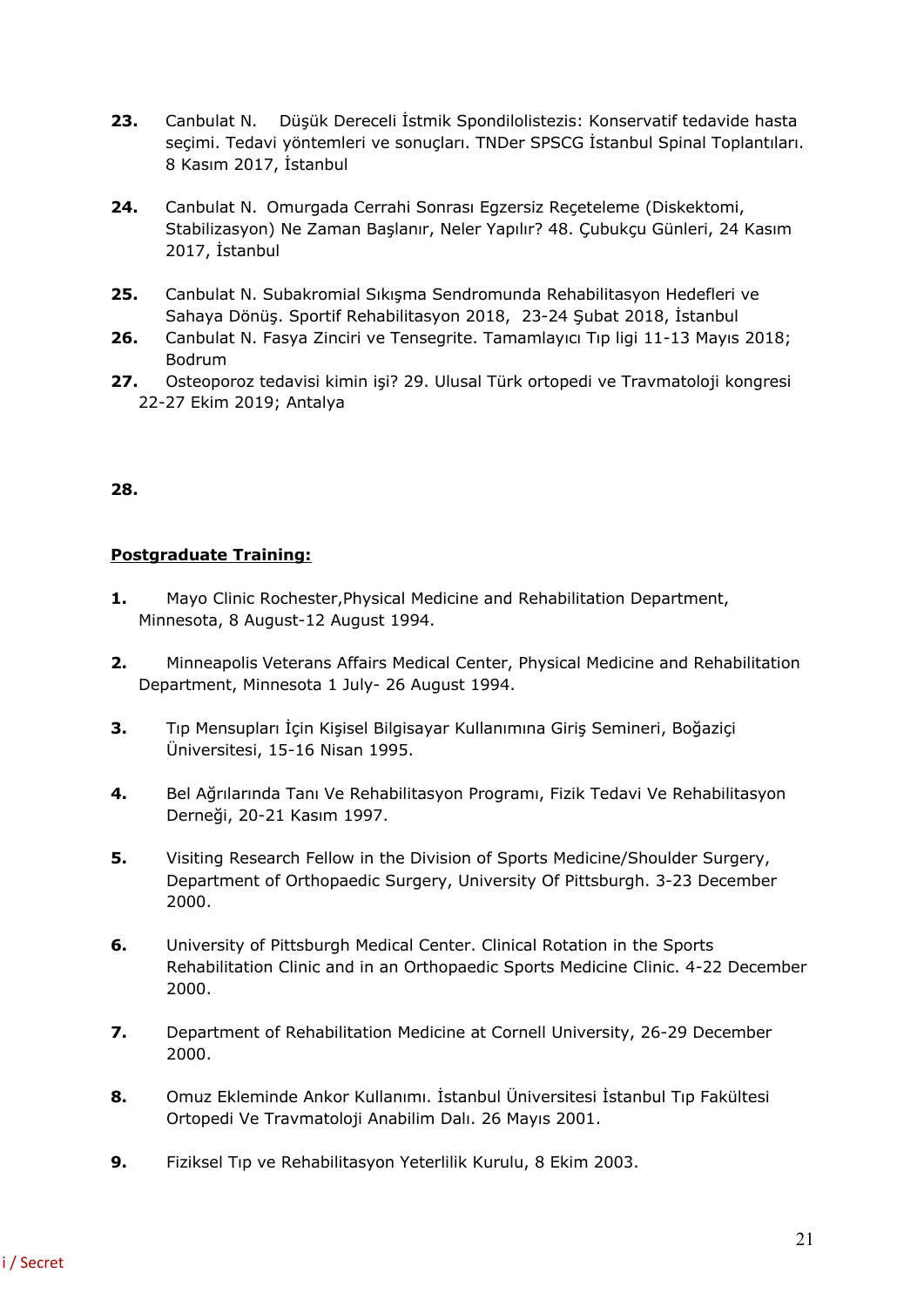- **10.** Kinesiology Taping with Pinotape. Pinotape Physiotaping Workshop, 30 April 2011, İstanbul
- **11.** Koc University Office of Learning and Teaching (KOLT) Teaching Workshop for New-Coming Faculty Members, 13- 20 September 2013.
- **12.** Educator's workshop: Testing with learning objectives,Koc University School of Medicine, 22 April 2017 (Contributed as trainer)
- **13.** Fellowship: FAIMER Foundation for Advancement of International Medical Education and Research. FAIMER Institute, 2017-2019. Philadelphia, USA
- **14.** Postgraduate certificate program: Keele University Health professions education: Accreditation and Assessment (Distance learning) Keele University School of Medicine with FAIMER and CenMEDIC 2018-2019
- **15.** Postgraduate Diploma program: Keele University Health professions education: Accreditation and Assessment (Distance learning) Keele University School of Medicine with FAIMER and CenMEDIC 2019-2020
- **16.** Educator's workshop: WorkPlace Based Assessment (İş Başında Değerlendirme) Koc University School of Medicine, 11 May 2019 (Contributed as trainer)

## **Congress Participation Certificates:**

- **1.** XV. Ulusal Fizik Tedavi ve Rehabilitasyon Uluslararası İstanbul Rehabilitasyon Kongresi. 27-31 Mayıs 1995, Askeri Müze Kültür Sitesi, Harbiye, İstanbul.*(E1-E2- E3)*
- **2.** Doğu Anadolu Rehabilitasyon Kongresi. 4-5 Mart 1996, Erzurum.
- **3.** 5. Marmara Tıp Günleri, Marmara Üniversitesi Tıp Fakültesi. 16-19 Eylül 1996.
- **4.** Geleneksel 4. Uludağ Sempozyumu. 28-30 Mart 1997, Bursa.
- **5.** Ulusal Fizik Tedavi ve Rehabilitasyon Kongresi. 15-18 Mayıs 1997, Ankara. *(E4- E5-E6)*
- **6.** II. Mediterranean Congress of Physical Medicine and Rehabilitation. 20-23 May 1998 Valencia, Spain. *(B8-B9)*
- **7.** Olgu Tartışmaları, Obezite Çalışma Grubu, 10 Nisan 2000, İstanbul.
- **8.** 12<sup>th</sup> European Congress of Physical Medicine and Rehabilitation. 3-7 June 2000, Antalya, Turkey. *(B12)*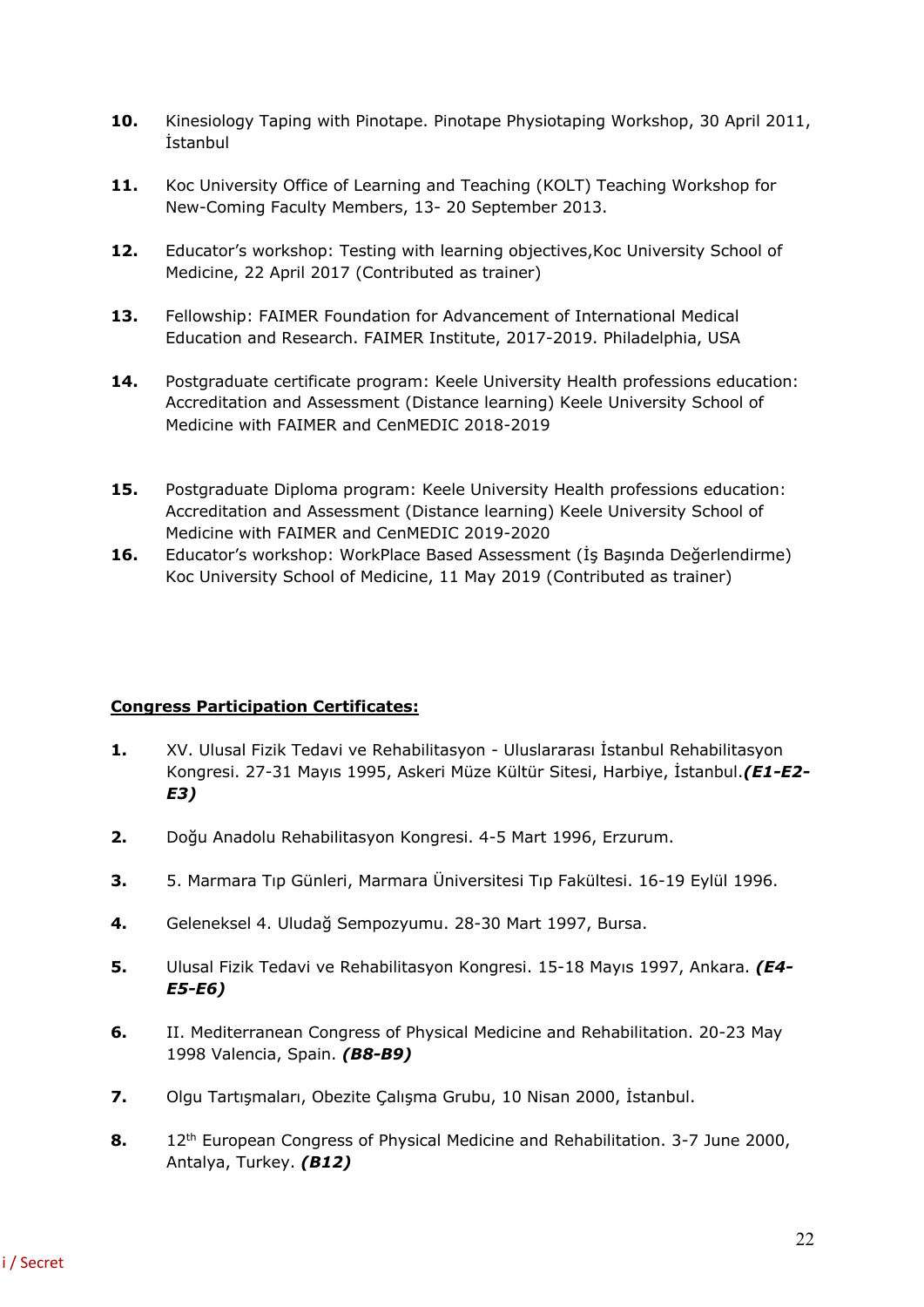- **9.** Spastik Serebral Palsi Tedavisinde Yenilikler. Marmara Üniversitesi Hastanesi, 12 Ekim 2000, İstanbul.
- **10.** 24<sup>th</sup> Congress of Endocrinology and Metabolic Disease of Turkey Joint Meeting with the American Association of Endocrinologists. 4-6 December 2001, Istanbul, Turkey. *(B13-B14)*
- **11.** 19. Ulusal Fiziksel Tıp ve Rehabilitasyon Kongresi. 4-8 Ekim 2003, Antalya.
- **12.** 7th Congress of the Turkish Society of Sports Traumatology Arthroscopy and Knee Surgery Combined With The 3rd Congress Of Asia-Pacific Knee Society APKS (Section of Asia-Pacific Orthopaedic Association "APOA"). 1-4 November 2004, Ankara, Turkey.
- **13.** 9th International Congress on Surgery of Shoulder. 2-5 May 2004, Washington DC, USA.
- **14.** 10th International Congress of Shoulder and Elbow Surgery. 17-20 September 2007, Bahia, Brazil. *(B17)*
- **15.** 21. Ulusal Fiziksel Tıp ve Rehabilitasyon Kongresi. Türkiye Fiziksel Tıp ve Rehabilitasyon Derneği. 24-29 Ekim 2007, Antalya, Türkiye.
- **16.** XX. Milli Türk Ortopedi Travmatoloji Kongresi,23-28 Ekim 2007, Ankara. *(E11- E12-E13)*
- **17.** 5. Türk Omuz ve Dirsek cerrahisi Kongresi. 27-29 Mart 2008, Adana.
- **18.** 21st Congress of the European Society for Surgery of the Shoulder and Elbow SECEC-ESSSE. 17-20 September 2008, Brugge, Belgium.
- **19.** Amerikan Hastanesi ve Türk Resüsitasyon Derneği. Avrupa Resüsitasyon Konseyi (ERC) Kılavuzuna Göre Kardiyopulmoner Resüsitasyon Uygulamaları ve İleri Yaşam Desteği Konferansı. 22 Aralık 2008, İstanbul.
- **20.** Amerikan Hastanesi "Gündemimizde Spastisite" Sempozyumu. 30 Mayıs 2009, İstanbul.
- **21.** 5th World Congress of the International Society of Physical and Rehabilitation Medicine. 13-17 June 2009, Istanbul. *(B20-B21-B22)*
- **22.** 22. Ulusal Fiziksel Tıp Ve Rehabilitasyon Kongresi. 12-17 Haziran 2009, İstanbul.
- 23. 22<sup>nd</sup> Congress of the European Society for Surgery of the Shoulder and Elbow SECEC-ESSSE. 16-19 September 2009, Madrid, Spain. *(B23-B24-B25)*
- **24.** 6. Omuz Ve Dirsek Cerrahisi Kongresi, 25-28 Mart 2010, Ankara. *(E14-E15-E16- E17-E18-E19-E20-E21-E22-E23)*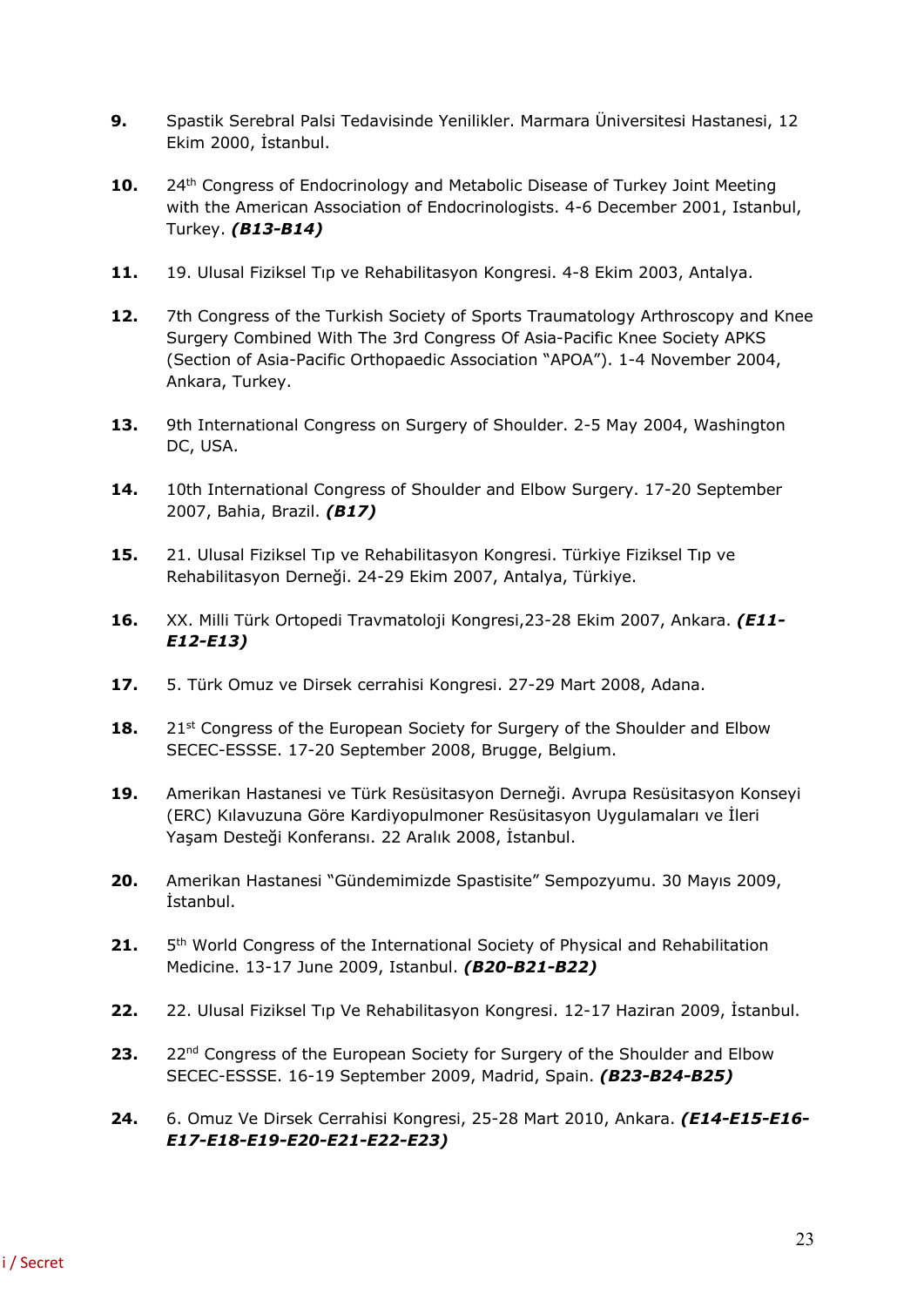- **25.** II. Dirsek Artroskopisi Kadavra Kursu (İleri Artroskopi Kursu). Akdeniz Üniversitesi Tıp Fakültesi Prof. Dr. Yaşar Uçar Klinik Anatomi Eğitim ve Araştırma Ünitesi. 11- 12 Haziran 2010, Antalya.
- 26. 11<sup>th</sup> International Congress of Shoulder and Elbow Surgery. 3rd International Congress of Shoulder and Elbow Therapy. 5-8 September 2010, Edinburgh, Scotland. *(B26-B27)*
- **27.** Amerikan Hastanesi "El Bileği Cerrahisi Sorunlarına Güncel Yaklaşım" Sempozyumu. 26 Kasım 2010, İstanbul.
- *28.* 23. Ulusal Fiziksel Tıp ve Rehabilitasyon Kongresi. 11-15 Mayıs 2011, Antalya
- *29.* 23rd Congress of the European Society for Surgery of the Shoulder and Elbow. 14-17 September 2011, Lyon, France.*(B32)*
- *30. Türkiye Fiziksel Tıp ve Rehabilitasyon Derneği aylık bilimsel toplantısı, 3 Ekim 2011, İstanbul*
- *31. First Annual Meeting of the ISASS Turkey Chapter (SAS-TURK) "Rigid and Dynamic Instrumentation of the Cervical and Lumbar Spine", 10-12 November 2011, Istanbul.*
- *32. 42. Çubukçu Günleri. Obezite ve Fiziksel Tıp ve Rehabilitasyon. 10 Aralık 2011,İstanbul*
- *33.* 7. Omuz ve Dirsek Cerrahisi Kongresi. 22-24 Mart 2012, İstanbul
- *34.* 43. Geleneksel Çubukçu günleri. Ortopedik Rehabilitasyon Diz Eklemi, 23 Kasım 2012, İstanbul
- *35. 24. Ulusal fiziksel tıp ve rehabilitasyon kongresi.27-31 Mart 2013, Antalya*
- **36.** Türk Nöroşirürji Derneği 27. Bilimsel Kongresi. 12-16 Nisan 2013, Antalya
- **37.** 12th Congress of European Forum for Research in Rehabilitation. 11-14 September 2013, Istanbul.
- **38.** International Basic Neurosurgery Course (IBNC) 14-18 March 2014, Antalya
- **39.** Türk Omurga Derneği, 1. Omurga buluşması 08-10 Mayıs 2014, İstanbul.
- **40.** *45. Çubukçu Günleri. 28 Kasım 2014,İstanbul*
- **41.** 25.Ulusal FTR Kongresi. 22-26 Nisan, 2015, Antalya
- **42.** Türk Nöroşirürji Derneği Spinal ve Periferik Sinir Cerrahisi Öğretim ve Eğitim Grubu "Spinal Deformiteler Sempozyumu", 29 Ekim-1 Kasım 2015 Antalya
- **43.** SeENS International Neurosurgery Course, 18-20 Agust 2017, Istanbul